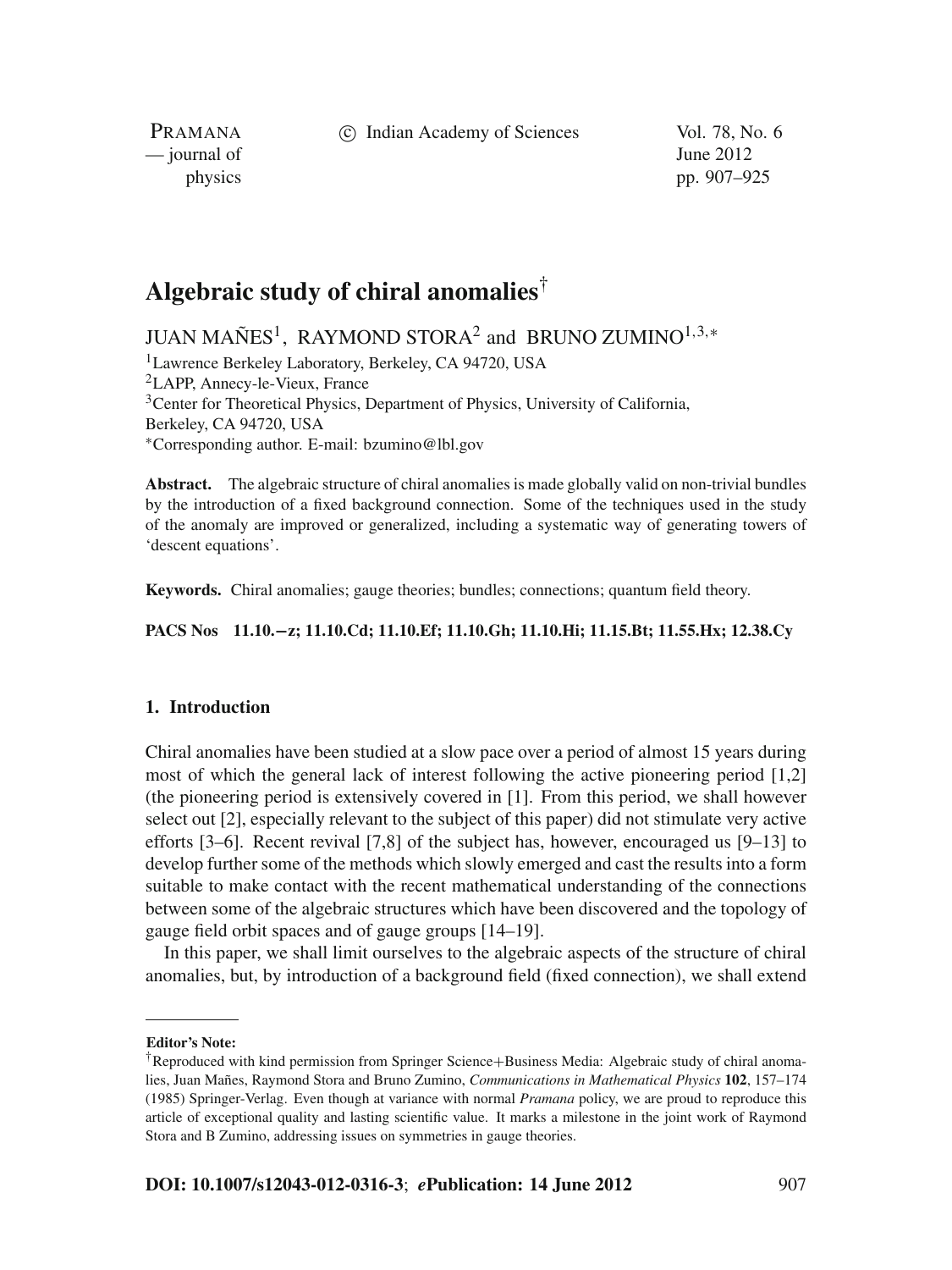the local results so far obtained in such a way that they become globally valid on nontrivial bundles. This gives new insight into the problem and is also of physical interest, in particular in the gravitational case, when non-parallelizable manifolds are considered [20,21].

Section 2 is devoted to the description of the two main technical tools to be used in the sequel: the 'Russian' formula and the extended Cartan homotopy formula. It ends by the statement of a straightforward application, the 'triangle formula' which will be repeatedly used in the sequel.

Section 3 goes over the definition of anomalies through the Wess–Zumino (WZ) consistency conditions [2] which are stated in terms of cohomology. There follows the writing of the corresponding Wess–Zumino–Witten (WZW) action [2,7] in three equivalent forms.

Section 4 treats in detail the problem arising when the anomaly vanishes on a subalgebra Lie *K* of the structure Lie algebra Lie *G* [7,12] and the corresponding Bardeen action together with the covariant form of the vertex anomaly are exhibited. The chiral case, where the structure group *G* is a direct  $G_R \times G_L$  of two isomorphic factors, and where the diagonal anomaly vanishes [22–26], is treated in detail.

## **2. Technical equipment**

For a gauge theory with structure group *G*, a compact Lie group, we shall be concerned with a principal bundle  $P(M, G)$  (an elementary exposition can be found in [6]), where *M* is of even dimension  $d = 2n - 2$ , compact, without boundary. Connections on *P*(*M*, *G*) are represented locally by one-forms with values in the Lie algebra Lie *G* of *G*. Gauge transformations of *P*(*M*, *G*) are locally represented on *M* by functions into *G* with suitable gluing properties. They form a group  $\mathscr G$  which acts on the (affine) space of connections *A*:

$$
g \in \mathcal{G}, \qquad A_g = g^{-1} A g + g^{-1} dg. \tag{1}
$$

The curvature *F* of *A* is defined by (notice that in this paper the bracket is defined  $[A, B] \equiv AB - (-)^{ab} BA$ , where  $a(b)$  is 1 if  $A(B)$  is an anticommuting element and zero otherwise)

$$
F(A) = dA + \frac{1}{2} [A, A].
$$
 (2)

Then

$$
F(A_g) \equiv F_g(A) = g^{-1} F(A) g.
$$
 (3)

The Lie algebra Lie G of the gauge group is locally represented by functions to Lie *G* with the bracket law

$$
u_1, u_2 \in \mathcal{G}
$$
  
\n
$$
u_1, u_2](x) = [u_1(x), u_2(x)].
$$
\n(4)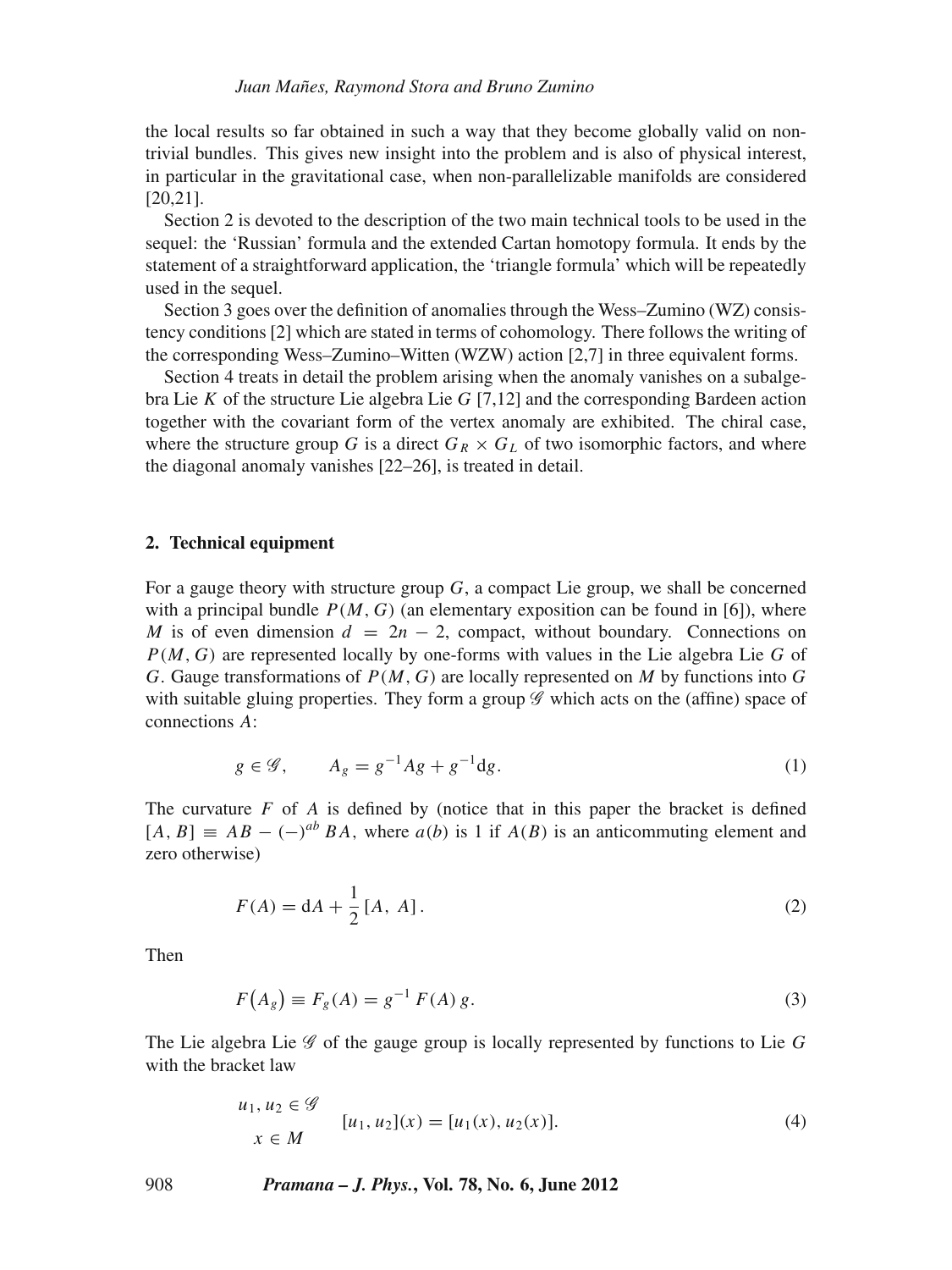Expressions involving connections, their curvature, gauge transformations and infinitesimal gauge transformations (elements of Lie  $\mathscr{G}$ ), are globally defined provided they are locally gauge invariant, i.e., invariant under

$$
A^{i} \rightarrow A^{i}_{h}
$$
  
\n
$$
F(A^{i}) \rightarrow F_{h}(A^{i})
$$
  
\n
$$
g^{i} \rightarrow h^{-1}g^{i}h
$$
  
\n
$$
u^{i} \rightarrow h^{-1}u^{i}h
$$
  
\n(5)

We shall see in §3 that the definition of anomalies goes through the consideration of the cohomology algebra  $H^*$  (Lie  $\mathscr{G}$ ,  $\Gamma_{\text{loc}}$ ) of Lie  $\mathscr{G}$  with values in the representation space  $\Gamma_{\text{loc}}$  of  $\mathscr G$  consisting in local functionals of a given set of connections, i.e., integrated locally gauge invariant polynomials of the coefficients of these connections and their derivatives. This is a graded commutative differential algebra [27] defined by the structure equations (this is the geometric part of the BRST algebra [4], which has an additional contractible piece involving the second Faddeev–Popov ghost  $\bar{v}$  and the gauge fixing Lagrange multiplier  $\gamma: \mathscr{I}\bar{v} = \gamma, \mathscr{I}\gamma = 0$ )

$$
\mathcal{S}v = -\frac{1}{2}[v, v],
$$
  
\n
$$
\mathcal{S}A = -dv - [A, v] = -D(A)v,
$$
  
\n
$$
\mathcal{S}d + d\mathcal{S} = 0, \qquad \mathcal{S}^2 = 0,
$$
\n(6)

where  $\mathscr S$  is the appropriate coboundary operator and v, which generates  $H^*(\text{Lie }\mathscr G)$ , is what physicists call the geometric Faddeev–Popov ghost, whereas *A*, or possibly several of them, generate  $\Gamma_{\text{loc}}$ .

The operator  $\mathscr S$  can also be interpreted (under the homomorphism which maps  $H^*$ (Lie  $\mathscr{G}$ ) into  $H^*_{\text{deRham}}(\mathscr{G})$  [28]) as an antiderivation with respect to a set of parameters  $\lambda_1$ ,  $\lambda_2$ .... upon which the group element *g*(*x*,  $\lambda$ ) may depend [11] since, if one considers that also, the connection *A* depends on these parameters through

$$
A(x,\lambda) \equiv g^{-1}(x,\lambda)A(x)g(x,\lambda) + g^{-1}(x,\lambda) \,dg(x,\lambda),\tag{7}
$$

and the Faddeev–Popov ghost is defined by

$$
v = g^{-1} \mathscr{S} g,\tag{8}
$$

then eqs (6) follow immediately.

A convenient change of generators is to go from  $(v, A)$  to  $(v, A + v)$ , and from d to the total differential  $d + \mathscr{S}$  (for an interpretation of  $A + v$  as a connection on  $P(M, G) \times \mathscr{G}$ , see a forthcoming paper by R Coquereaux). Then, by virtue of the structure eqs (6) one has the 'Russian formula' [11,12,19]

$$
\mathcal{F}(A+v) \equiv (d+\mathcal{S})(A+v) + \frac{1}{2}[A+v, A+v]
$$

$$
= dA + \frac{1}{2}[A, A] = F(A).
$$
(9)

Of course, the Bianchi identity holds,

$$
dF(A) + [A, F(A)] = (d + \mathcal{S})\mathcal{F}(A + v) + [A + v, \mathcal{F}(A + v)] = 0.
$$
 (10)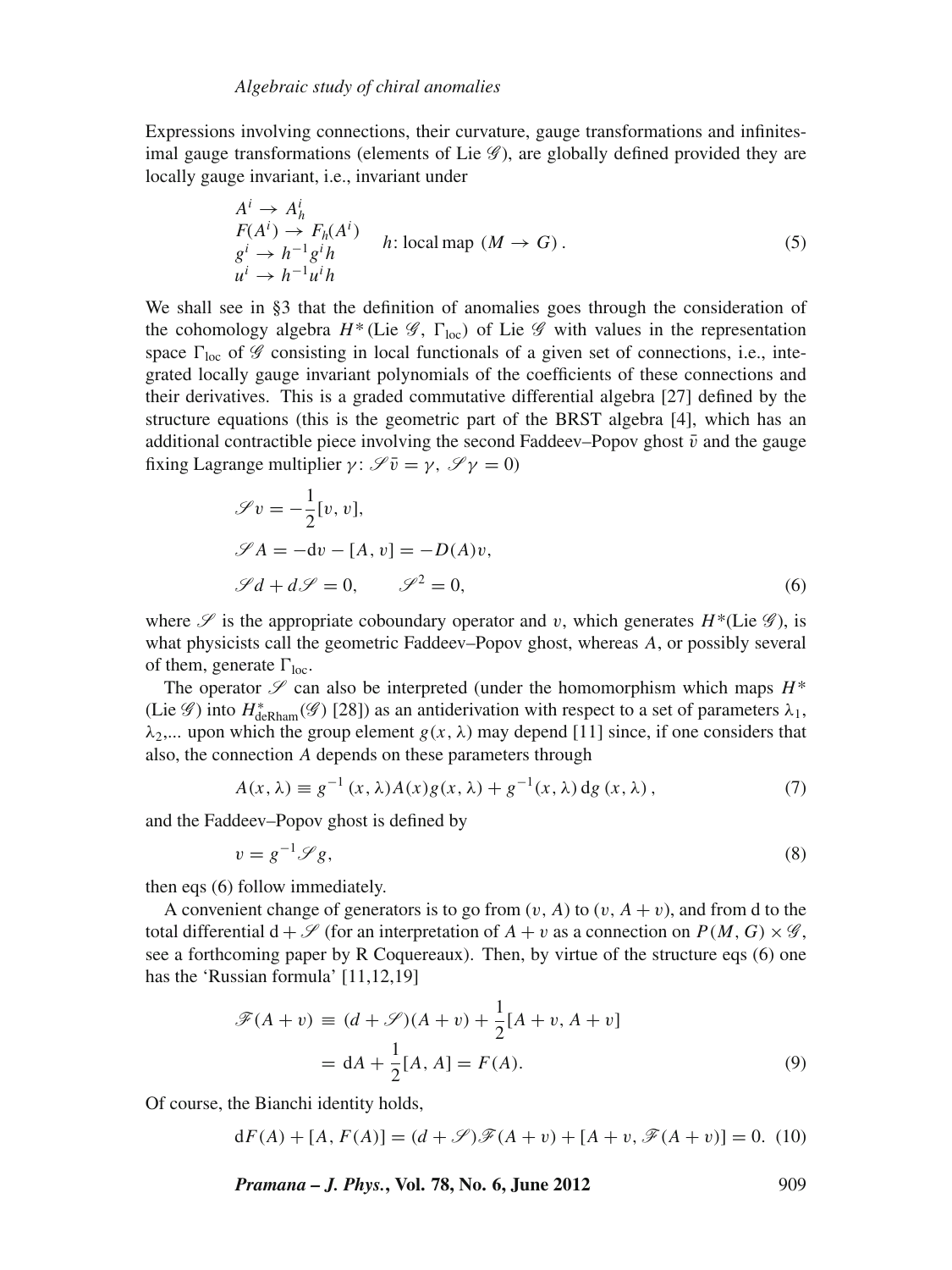This purely algebraic formulation easily extends to the consideration of the Lie algebra of vector fields on *M* needed to describe gravitational anomalies [8,13,20,21], whereas connection can be made with the topological considerations of  $[14–16]$  by identifying v with the Maurer–Cartan form of  $\mathscr G$  and  $\mathscr S$  with the differential on  $\mathscr G$  as mentioned above.

Sometimes we shall consider the connected component of the identity in  $\mathscr{G}$ , which will be denoted as  $\mathscr{G}_0$ . It is exponentiable if *G* is simply connected, which we shall assume, when needed.

We now turn to the extended Cartan homotopy formula. Consider a family of connections smoothly parametrized by a set of variables  $t_l$ ,  $t_2$ , ... which we shall denote  $A_t(x)$ . Besides the usual antiderivation *d* with respect to *x*, we introduce an antiderivation  $d_t$ with respect to the parameters  $\{t\}$  and an even operator  $\ell_t$  [11] defined in such a way that the following graded algebra is satisfied:

$$
d^{2} = d_{t}^{2} = dd_{t} + d_{t}d = 0,
$$
  
\n
$$
d_{t} = \ell_{t}d - d\ell_{t},
$$
  
\n
$$
d_{t}\ell_{t} - \ell_{t}d_{t} = 0.
$$
\n(11)

The operator  $\ell_t$  is a homotopy derivation which increases the degree in dt by one and decreases the degree in d*x* by one. Its action on the algebra of polynomials generated by a particular set of forms will be defined so that (11) is satisfied and the algebra of polynomials is stable under the application of *d*,  $d_t$  and  $l_t$ . It is easy to check that the unique action of  $\ell_t$  on polynomials in  $\{A_t, F_t \equiv dA_t + \frac{1}{2}[A_t, A_t], d_tA_t, d_tF_t\}$  satisfying these requirements is given by

$$
\ell_t F_t = d_t A_t, \quad \ell_t A_t = \ell_t d_t A_t = \ell_t d_t F_t = 0. \tag{12}
$$

The general problem of defining the action of  $\ell_t$  on different algebras of polynomials will be considered in the Appendix.

From eqs (11) it follows immediately that

$$
[f(\ell_t), d] = d_t f'(\ell_t) = f'(\ell_t) d_t
$$
\n(13)

for  $f(\ell_t)$ , a polynomial in  $\ell_t$ . Taking  $f(\ell_t) = e^{\ell_t}$ , as given by its Taylor expansion, we obtain from eq. (13),

$$
e^{\ell_t}d - de^{\ell_t} = d_t e^{\ell_t} = e^{\ell_t}d_t.
$$
\n(14)

If  $\mathscr Q$  is a polynomial in the forms  $\{A_t, F_t, d_t A_t, d_t F_t\}$  (or in any other set of forms on which the action of  $\ell_t$  has been consistently defined), eq. (14) can be written as

$$
(d+d_t)\mathrm{e}^{\ell_t}\mathscr{Q}=\mathrm{e}^{\ell_t}\mathrm{d}\mathscr{Q}.\tag{15}
$$

Expanding both sides of this equation, we obtain

$$
d_t \frac{\ell_t^p}{p!} \mathcal{Q} = \frac{\ell_t^{p+1}}{(p+1)!} \mathbf{d} \mathcal{Q} - d \frac{\ell_t^{p+1}}{(p+1)!} \mathcal{Q}.
$$
 (16)

This expression can be integrated (for fixed  $x$ ) over a domain  $T$  in the space of parameters {*t*} with boundary ∂*T* . Since the integrand is a form both in {*x*} and {*t*}, we need to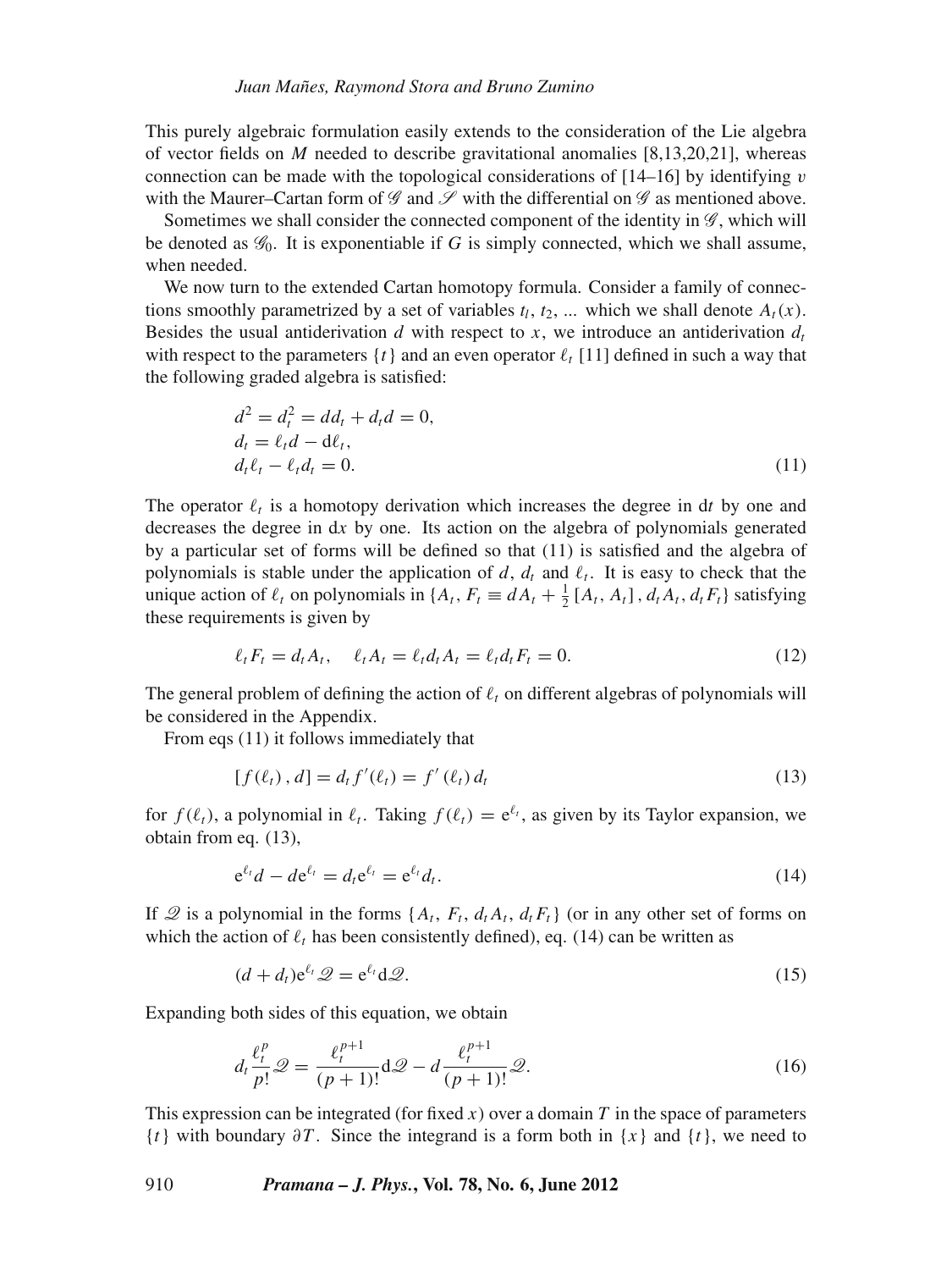establish a convention for this 'incomplete' integration. For  $\alpha$  a form of degrees  $(r, s)$  in  $(dx, dt)$  we adopt the following definitions:

$$
\int_{X_r} \alpha \equiv \int_{X_r} \alpha_{r,s} dx^r dt^s = \left( \int_{X_r} \alpha_{r,s} dx^r \right) dt^s, \n\int_{T_s} \alpha \equiv \int_{T_s} \alpha_{r,s} dx^r dt^s = (-)^{rs} \left( \int_{T_s} \alpha_{r,s} dt^s \right) dx^r,
$$
\n(17)

i.e., the non-integrated differentials are taken out of the integral to the right. It is easy to see that this convention implies the following rules:

$$
d\int_{T_s} \alpha = (-)^s \int_{T_s} d\alpha, \quad d_t \int_{X_r} \alpha = (-)^r \int_{X_r} d_t \alpha,
$$
 (18)

whereas Stokes theorem keeps its familiar form:

$$
\int_{X_{r+1}} \mathrm{d}\alpha = \int_{\partial X_{r+1}} \alpha, \quad \int_{T_{s+1}} d_t \alpha = \int_{\partial T_{s+1}} \alpha. \tag{19}
$$

Had we adopted the opposite convention (differentials out to the left), Stokes theorem would have picked up additional signs. Integration of eq. (16) with the above convention gives

$$
\int_{\partial T} \frac{\ell_t^p}{p!} \mathcal{Q} = \int_T \frac{\ell_t^{p+1}}{(p+1)!} d\mathcal{Q} + (-)^{p+q} d\int_T \frac{\ell_t^{p+1}}{(p+1)!} \mathcal{Q},\tag{20}
$$

where *q* is the degree of  $\mathcal{Q}$  in {d*t*}.

Equations (16) and (20) are the extended Cartan homotopy formula in differential and integral forms respectively. They are valid for any  $\mathscr Q$  belonging to an algebra of polynomials on which the action of  $\ell_t$  has been consistently defined and for any parametrization, and they include as a special case the ordinary Cartan homotopy formula (eq. (24)) below. They also contain the following particular cases:

(1) If  $\mathscr Q$  is a polynomial in  $A_t$  and  $F_t$  closed with respect to *x*, i.e.,  $d\mathscr Q = 0$ , then by eq. (15) we know that  $e^{\ell t}$   $\mathscr Q$  is closed with respect to the total differential operator  $d + d_t$ . Equation (20) reduces to

$$
\int_{\partial T} \frac{\ell_t^p}{p!} \mathcal{Q} = (-)^p \, \mathrm{d} \int_T \frac{\ell_t^{p+1}}{(p+1)!} \mathcal{Q}.\tag{21}
$$

This new set of descent equations has been studied in [28,29] in the case where  $\mathcal{Q}$  is a symmetric invariant polynomial in *F*, and *T* a  $(p + 1)$ -simplex with  $A_t$  given as a convex combination of connections *A<sup>i</sup>*

$$
A_t = \sum_{i=0}^{p+1} t_i A^i, \quad \sum_{i=0}^{p+1} t_i = 1.
$$
 (22)

(2) For *A* parametrized as in eq. (7) we have  $d_{\lambda} \equiv \mathcal{S}$ . If we take  $\mathcal{Q} \equiv \omega_{2n-1}$ , with  $d\omega_{2n-1}$  an invariant symmetric polynomial in *F* and we consider the action of  $\ell_{\lambda}$ on the algebra of polynomials in  $\{A, F, v, dv\}$  (*v* is the geometric Faddeev–Popov

*Pramana – J. Phys.***, Vol. 78, No. 6, June 2012** 911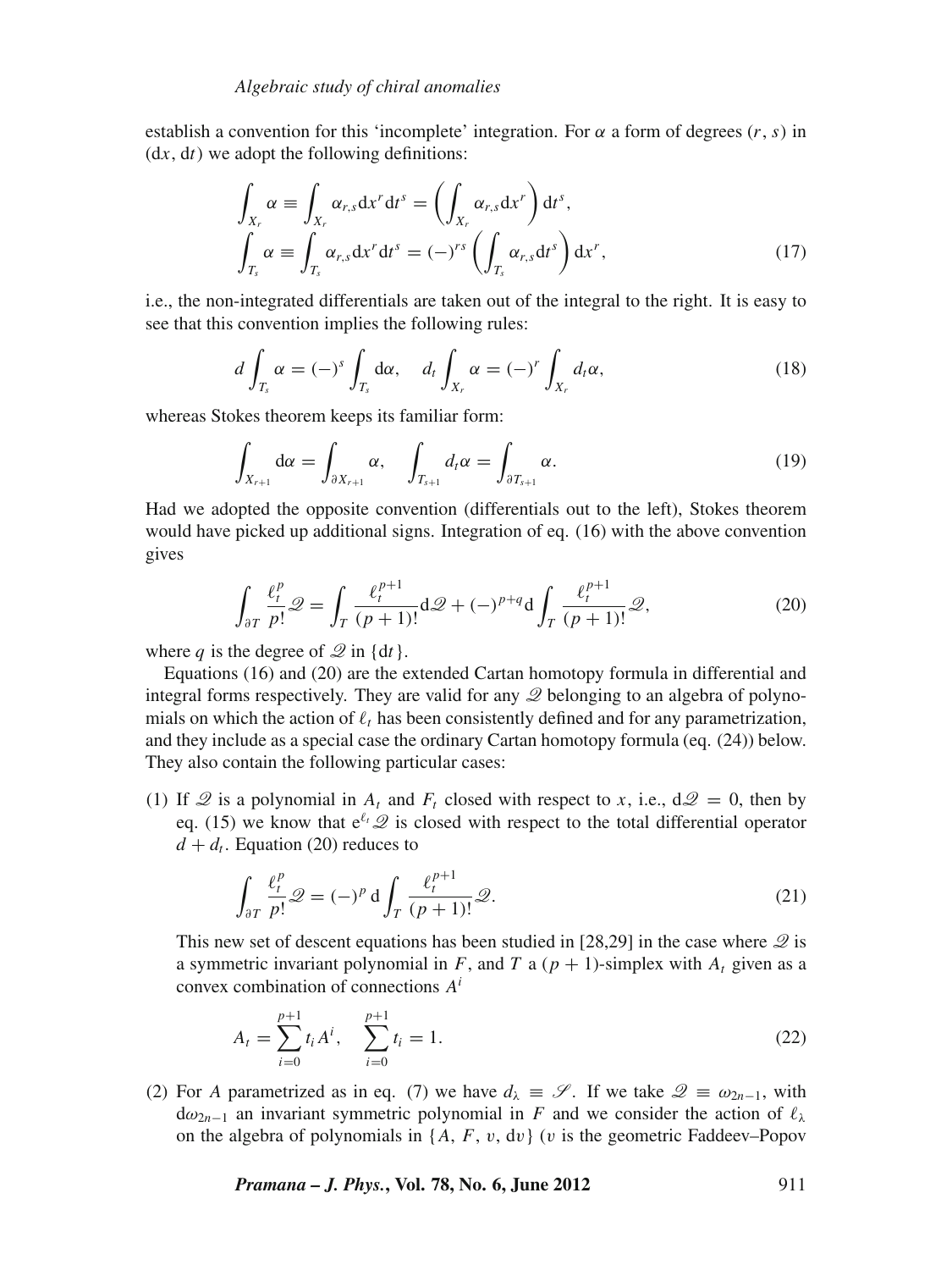ghost), then eq. (16) becomes the ordinary 'descent equations' for the forms  $\omega_{2n-1-p}^p$ that we shall consider in §3 (see also [11,12])

$$
\mathcal{S}\omega_{2n-1-p}^p = -d\omega_{2n-2-p}^{p+1}.
$$
 (23)

The integral eq. (20) gives the relations among the cocycles recently defined in [28, 31–34]. See the Appendix for the appropriate definition of  $\ell_{\lambda}$  and a detailed derivation of these results.

(3) Since they will be used repeatedly in what follows, we consider in detail the first two equations in (21), with the restrictions indicated above. For  $p = 0$ ,  $\mathcal{Q} \equiv P(F^n_t)$  a symmetric invariant polynomial and  $A_t = tA_2 + (1 - t) A_1$ , we get

$$
P(F_2^n) - P(F_1^n) = nd \int_{T_1} P(d_t A_t F_t^{n-1}) = nd \int_0^1 dt P(A_2 - A_1, F_t^{n-1})
$$
  
\n
$$
\equiv d\omega_{2n-1}(A_2, A_1),
$$
\n(24)

where dt is an ordinary differential. Equation (24) is of course the ordinary Chern– Weil version of the Cartan homotopy formula [11,12]. Notice that  $\omega_{2n-1}(A_2, A_1)$ is invariant under simultaneous gauge transformations of  $A_1$  and  $A_2$ . For  $p = 1$ ,  $A_t = t_1 A_1 + t_2 A_2 + (1 - t_1 - t_2) A_3$  and  $T_2$  the corresponding simplex, we get

$$
-\int_{\partial T_2} \ell_t P(F_t^n) = \omega_{2n-1}(A_1, A_2) + \omega_{2n-1}(A_2, A_3) + \omega_{2n-1}(A_3, A_1)
$$
  
=  $\frac{n(n-1)}{2} d \int_{T_2} SP(d_t A_t, d_t A_t, F_t^{n-2})$   
=  $\frac{n(n-1)}{2} d \int_0^1 dt_1 \int_0^{1-t_1} dt_2 SP(A_2 - A_3, A_1 - A_3, F_t^{n-2})$   
=  $d\chi(A_1, A_2, A_3)$ , (25)

where  $dt_1$  and  $dt_2$  are ordinary differentials, and *SP* is the symmetrized form of the polynomial *P* (see [9,11]). Equation (25) will be used very often in the rest of this paper, and we shall refer to it as the 'triangle formula'. This formula had been used previously in [11,24] with a different derivation.

# **3.** Chiral anomalies as elements of  $H^1$  (Lie  $\mathscr{G}, \Gamma_{\text{loc}}$ )

In the known field theory models involving a gauge field *A*, and possibly a fixed background gauge field  $A_0$  (in the sequel we shall *not* transform  $A_0$ , i.e.,  $\mathscr{S}A_0 = 0$ ) whenever *P*(*M*, *G*) is not trivial, anomalies appear as the right-hand side of an anomalous Ward identity [2,5]

$$
\mathscr{S}\Gamma(\cdot, A, A_0) = \int_M \mathscr{A}(v; A, A_0), \qquad (26)
$$

where  $\Gamma(\cdot, A, A_0)$  is the vertex functional of the theory under consideration in which the dot collectively denotes all other fields, which transform linearly under  $\mathscr{G}$ .  $\mathscr{A}(v; A, A_0)$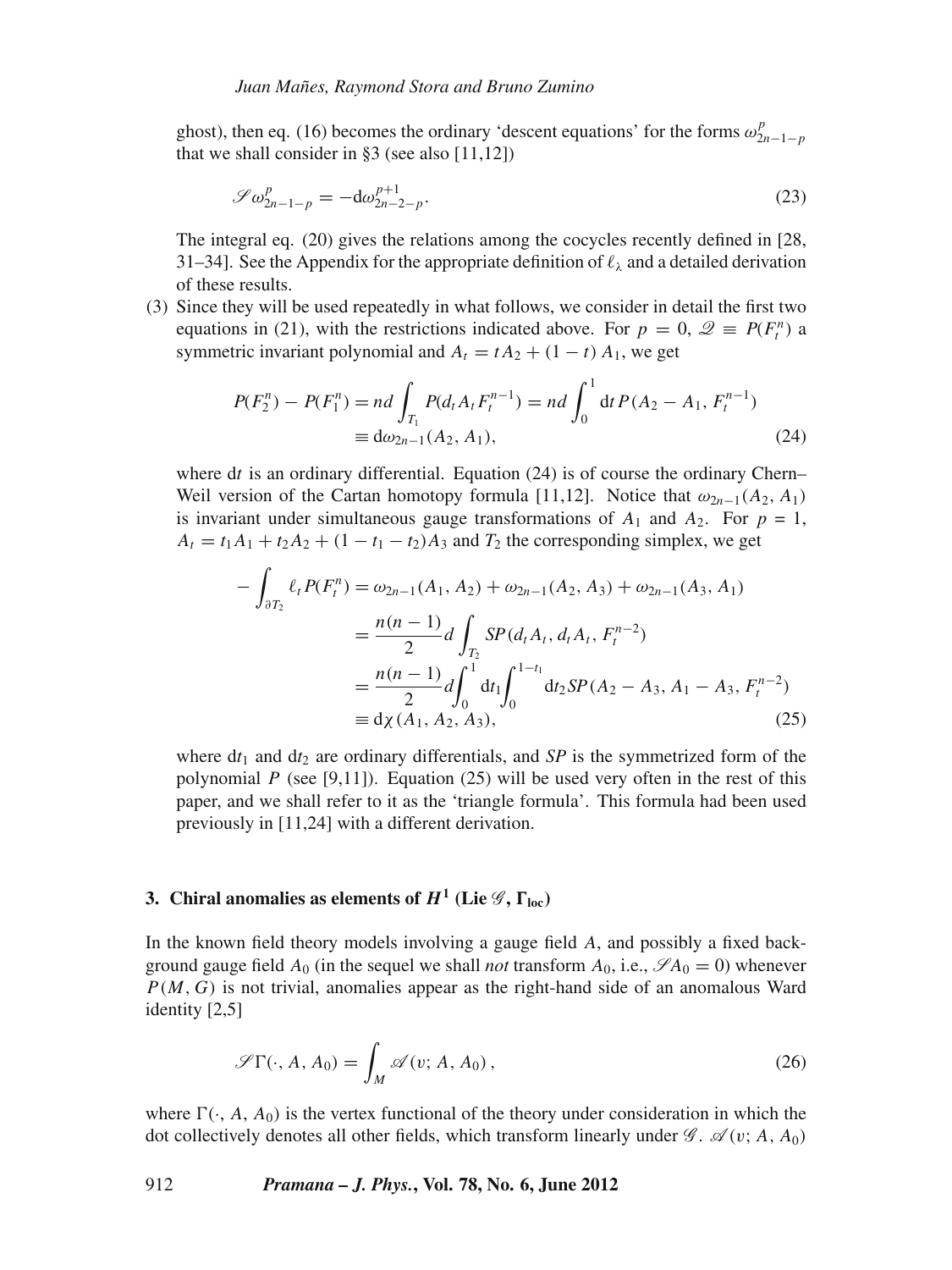is linear in v and depends locally on *A* and  $A_0$ . Thus, from the algebraic property  $\mathscr{S}^2 = 0$ we get the consistency condition

$$
\int \mathcal{L}\mathcal{A}(v; A, A_0) = 0,\tag{27}
$$

which characterizes  $\mathscr{A}(v; A, A_0)$  as a representative of an element of  $H^1$ (Lie  $\mathscr{G}, \Gamma_{\text{loc}}$ ) since  $\Gamma(\cdot, A, A_0)$  is ambiguous up to local counterterms consistent with power counting and other symmetry laws as implied by renormalization theory. This mere fact has to be stressed since it implies that, in general, there is no standard formula for  $\mathscr{A}(v; A, A_0)$ .  $\mathscr{A}(v;A,A_0)+\mathscr{S}\Gamma_{\text{loc}}+d\chi$  is just as good a candidate if  $\Gamma_{\text{loc}}$  is an admissible counterterm,  $\chi$  a local form. We shall see in the sequel several examples in which this ambiguity helps the anomaly to assume quite different disguises, not to speak of the case of gravitational anomalies [8,13,20,21] which will not be covered here.

Although there is only one case in which  $H^1$ <sup>(Lie  $\mathscr{G}$ ,  $\Gamma_{\text{loc}}$ ) has been computed [5],</sup> namely the case of perturbatively renormalizable theories in four dimensions, a large class of solutions of the consistency conditions is known, which it is fair to call the Adler– Bardeen [25] class, and may very well exhaust the set of all solutions (as this paper was being completed, M Dubois-Violette, M Talon, C M Viallet kindly informed us that they had computed  $H^*(\text{Lie } \mathcal{G}, \mathcal{A})$  where  $\mathcal{A}$  is the space of local functionals of A,  $F(A)$ , confirming the general belief if *G* involves at most one *U*(1) factor). It is obtained as follows: Consider symmetric polynomials of degree *n* on Lie *G*, invariant under the adjoint action of *G* (these are tabulated for all compact simple groups and can therefore be obtained for all reductive groups). Then, a simultaneous application of the Russian formula (17) and the Cartan homotopy formula (24) yields

$$
P(F^n(A)) - P(F^n(A_0)) = n (d + \mathcal{S}) \int_0^1 dt P(A + v - A_0, \mathcal{F}(A_t))
$$
  
=  $(d + \mathcal{S}) \omega_{2n-1}(A + v, A_0),$  (28)

where  $A_t = t(A + v) + (1 - t)A_0$  and

$$
\mathscr{F}(A_t) = (d + \mathscr{S})A_t + \frac{1}{2}[A_t, A_t].
$$
\n(29)

Expanding  $\omega_{2n-1}$  in powers of v,

$$
\omega_{2n-1}(A+v, A_0) = \sum_{p=0}^{2n-1} \omega_{2n-1-p}^p(v; A, A_0), \tag{30}
$$

where the lower index denotes the form degree and the upper index denotes the power of v (the degree in  $\{\lambda\}$  space) that is involved, we get

$$
P(F^n(A)) - P(F^n(A_0)) = d\omega_{2n-1}^0,
$$
  
\n
$$
\mathcal{S}\omega_{2n-1-p}^p = -d\omega_{2n-2-p}^{p+1}, \quad p = 0, 1, ..., 2n-2,
$$
  
\n
$$
\mathcal{S}\omega_0^{2n-1} = 0.
$$
\n(31)

This is the set of 'descent equations' considered for instance, in [11], generalized to the case in which there is a background field. This shows in particular that

$$
\mathscr{A}(v; A, A_0) = \omega_{2n-2}^1(v; A, A_0)
$$
\n(32)

solves the consistency condition (27).

*Pramana – J. Phys.***, Vol. 78, No. 6, June 2012** 913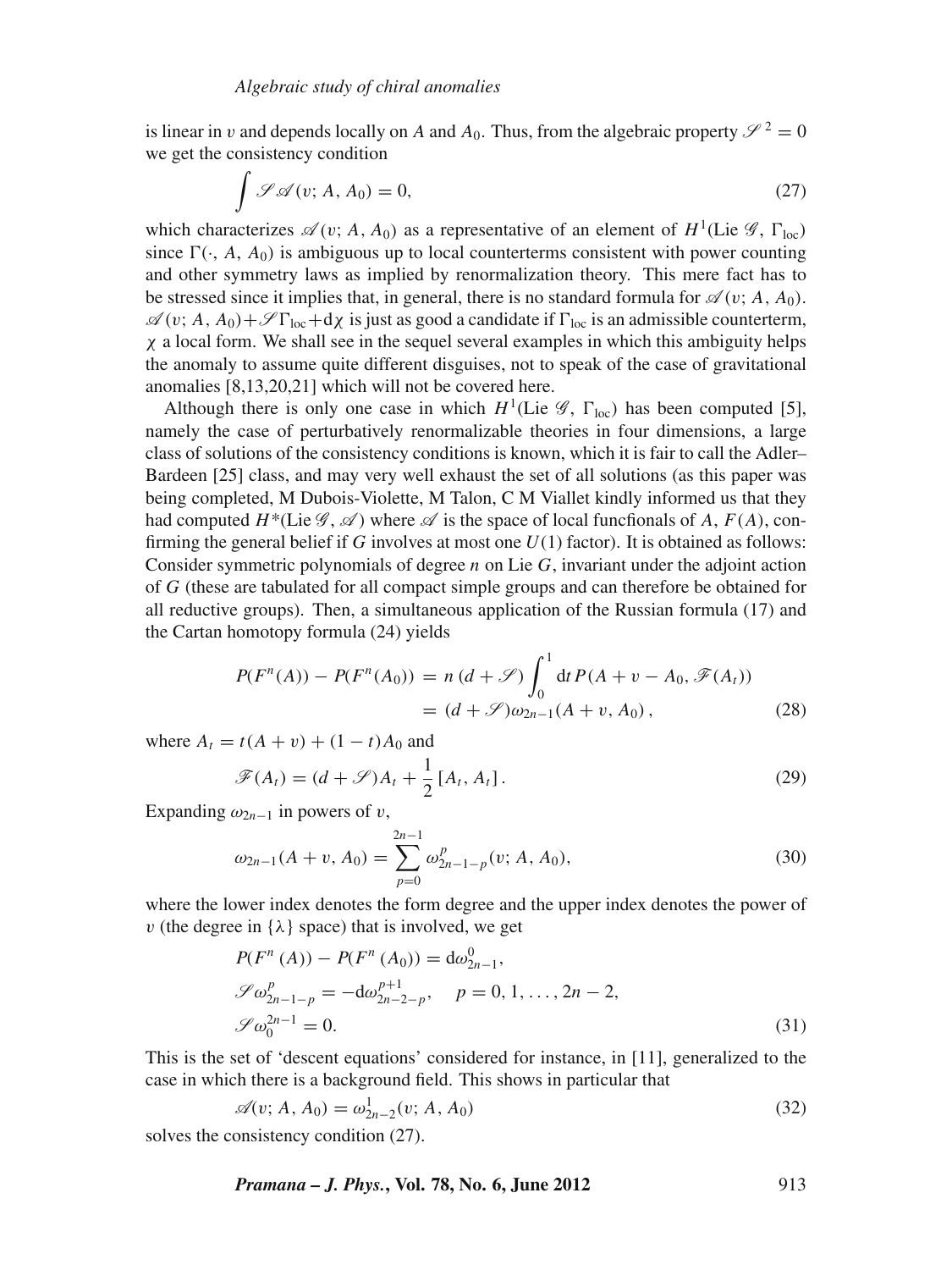Remark that all formulae so far written are global on *P*(*M*, *G*) and that only for a trivial bundle one can choose  $A_0 = 0$  and recover the usual local formulae [11,12]. Also for two different background fields  $A_0^1$ ,  $A_0^2$ , the anomalies differ by a coboundary. Combining the Russian formula with the 'triangle formula', we have

$$
\omega_{2n-1}(A_0^1, A + v) + \omega_{2n-1}(A + v, A_0^2) + \omega_{2n-1}(A_0^2, A_0^1)
$$
  
=  $(d + \mathcal{S})\chi(A_0^2, A_0^1, A + v).$  (33)

The term linear in v gives the difference of the anomalies in background fields  $A_0^1$ ,  $A_0^2$  as an allowed ambiguity

$$
\omega_{2n-2}^1(v; A, A_0^2) - \omega_{2n-2}^1(v; A, A_0^1)
$$
  
=  $\mathscr{S}_{\chi}(A_0^2, A_0^1, A) + d\chi_{2n-3}^1(A_0^2, A_0^1, A + v).$  (34)

In a recent paper [32] a new 'simpler' expression for  $\omega_{2n-1-p}^p$  (v; *A*, 0) has been proposed. This new expression has a reduced dependence in the field *A*, attained through the inclusion of powers of dv which contribute to the form degree. This can be generalized to the presence of a background field by expanding instead of  $\omega_{2n-1}(A + v, A_0)$  the following form:

$$
\hat{\omega}_{2n-1}(v; A, A_0) \equiv \omega_{2n-1}(A + v, A_0 + v) + \omega_{2n-1}(A_0 + v, A_0)
$$
  
=  $n \int_0^1 dt P(A - A_0, \mathcal{F}^{n-1}(A_t))$   
+  $n \int_0^1 d\mu P(v, \mathcal{F}^{n-1}(A_\mu)),$  (35)

where  $A_t = tA + (1 - t)A_0 + v$ ,  $A_\mu = \mu v + A_0$  and  $\mathscr F$  are given by eq. (29). By the 'triangle formula' the relation between  $\hat{\omega}_{2n-1}$  and  $\omega_{2n-1}$  is

$$
\hat{\omega}_{2n-1}(v; A, A_0) = \omega_{2n-1}(A + v, A_0) + (d + \mathcal{S})\chi(A + v, A_0 + v, A_0).
$$
 (36)

This means that the new  $\hat{\omega}_{2n-1-p}^p$  will differ from the old ones by allowed ambiguities [12,22].

Now, it is a remarkable fact [2] that, although  $\omega_{2n-2}^1(v; A, A_0)$  represents a nontrivial class in  $H^1$ (Lie  $\mathscr{G}$ ,  $\Gamma_{\text{loc}}$ ), this class can be 'killed' by enlarging  $\Gamma_{\text{loc}}(A, A_0)$  into  $\Gamma_{\text{loc}}(g; A, A_0)$ , where *g* belongs to  $\mathscr{G}_0$ . We define the action of  $\mathscr{L}$  on *g* by

$$
\mathscr{S}g = -vg.\tag{37}
$$

We lift the whole situation to  $P(M \times [0, 1], G) = P(M, G) \times [0, 1]$  by considering a family of connections  $A_t$  on  $P(M, G)$  such that

$$
A_t = A_0 \text{ for } t = 0, \quad A_1 = A,\tag{38}
$$

and a family *gt* of gauge transformations satisfying

$$
g_0 = id\mathscr{G}, \quad g_1 = g. \tag{39}
$$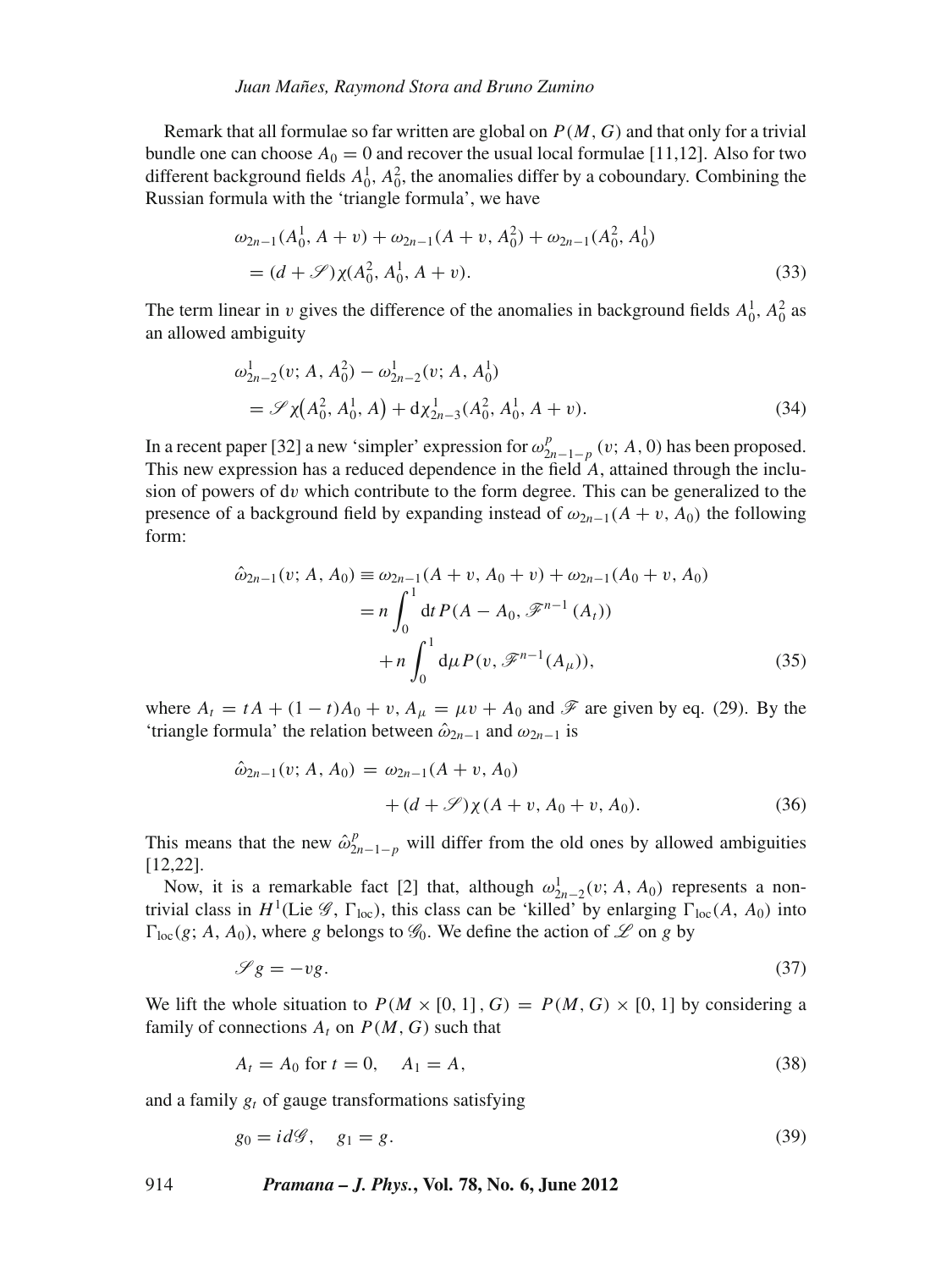We continue  $v$ ,  $\mathscr S$  into *V*, **S** such that

$$
\mathbf{S}V = -\frac{1}{2} [V, V],\n\mathbf{S}A_t = -d_{\text{tot}} V - [A_t, V],\n\mathbf{S}_{g_t} = -V g_t,
$$
\n(40)

and define

$$
\Gamma_{wzw} (g_t; A_t, A_0) = \int_{Mx[0,1]} (\omega_{2n-1}^0 (A_t, A_0) - \omega_{2n-1}^0 (A_{tg_t}, A_0)), \tag{41}
$$

where  $d_{\text{tot}} = d + d_t$  is involved everywhere.

First we have

$$
\mathbf{S}\Gamma_{wzw} (g_t; A_t, A_0) = \int_M \mathscr{A}(v; A_t, A_0).
$$
 (42)

This is because, by construction, the second term in the right-hand side of eq. (41) is invariant under **S**, and

$$
\mathbf{S}\omega_{2n-1}^{0}(A_t, A_0) = d_{\text{tot}}\mathscr{A}(V; A_t, A_0).
$$
\n(43)

The result follows by the application of Stokes theorem and the vanishing of the integrand for  $t = 0$  (notice that the rule given by (18) has to be used, with **S** instead of  $d_t$ ).

Secondly, we shall show that, for a suitable choice of  $g_t$ ,  $\Gamma_{wzw}$  can be expressed as an integral over *M* of a functional which is manifestly local in the gauge potential *A*, but not obviously local in *g*. To this end, we can write

$$
\Gamma_{wzw} = \int_{Mx[0,1]} (\omega_{2n-1}^{0} (A_t, A_0) - \omega_{2n-1}^{0} (A_{tg}, A_0))
$$
  
= 
$$
- \int_{0}^{1} ds \frac{\partial}{\partial s} \int_{Mx[0,1]} \omega_{2n-1}^{0} (A_{tg,(s)}, A_0)
$$
  
= 
$$
- \int_{0}^{1} \mathbf{S} \int_{Mx[0,1]} \omega_{2n-1}^{0} (A_{tg,(s)}, A_0),
$$
 (44)

where  $g_t(s)$  is a family such that  $g_t(0) = id\mathscr{G}, g_t(1) = g_t$ .

The latter expression reads [2],

$$
\Gamma_{wzw} = -\int_0^1 ds \int_{Mx[0,1]} d_{\text{tot}} \mathscr{A}\left(g_t^{-1}(s) \frac{\partial g_t(s)}{\partial s}; A_{tg_t(s)}, A_0\right)
$$
  
= 
$$
-\int_0^1 ds \int_M \mathscr{A}\left(g_1^{-1}(s) \frac{\partial g_1(s)}{\partial s}; A_{g_1(s)}, A_0\right),
$$
 (45)

where, after commuting **S** with the integral over  $M \times [0, 1]$  (see eq. (18)), we have contracted

$$
\mathbf{S}\omega_{2n-1}^0 = -d_{\text{tot}}\omega_{2n-2}^1 = -d_{\text{tot}}\mathscr{A}
$$

with ∂/∂*s*, using

$$
V \sqcup \frac{\partial}{\partial s} = g_t^{-1}(s) \frac{\partial g_t(s)}{\partial s}.
$$
\n(46)

*Pramana – J. Phys.***, Vol. 78, No. 6, June 2012** 915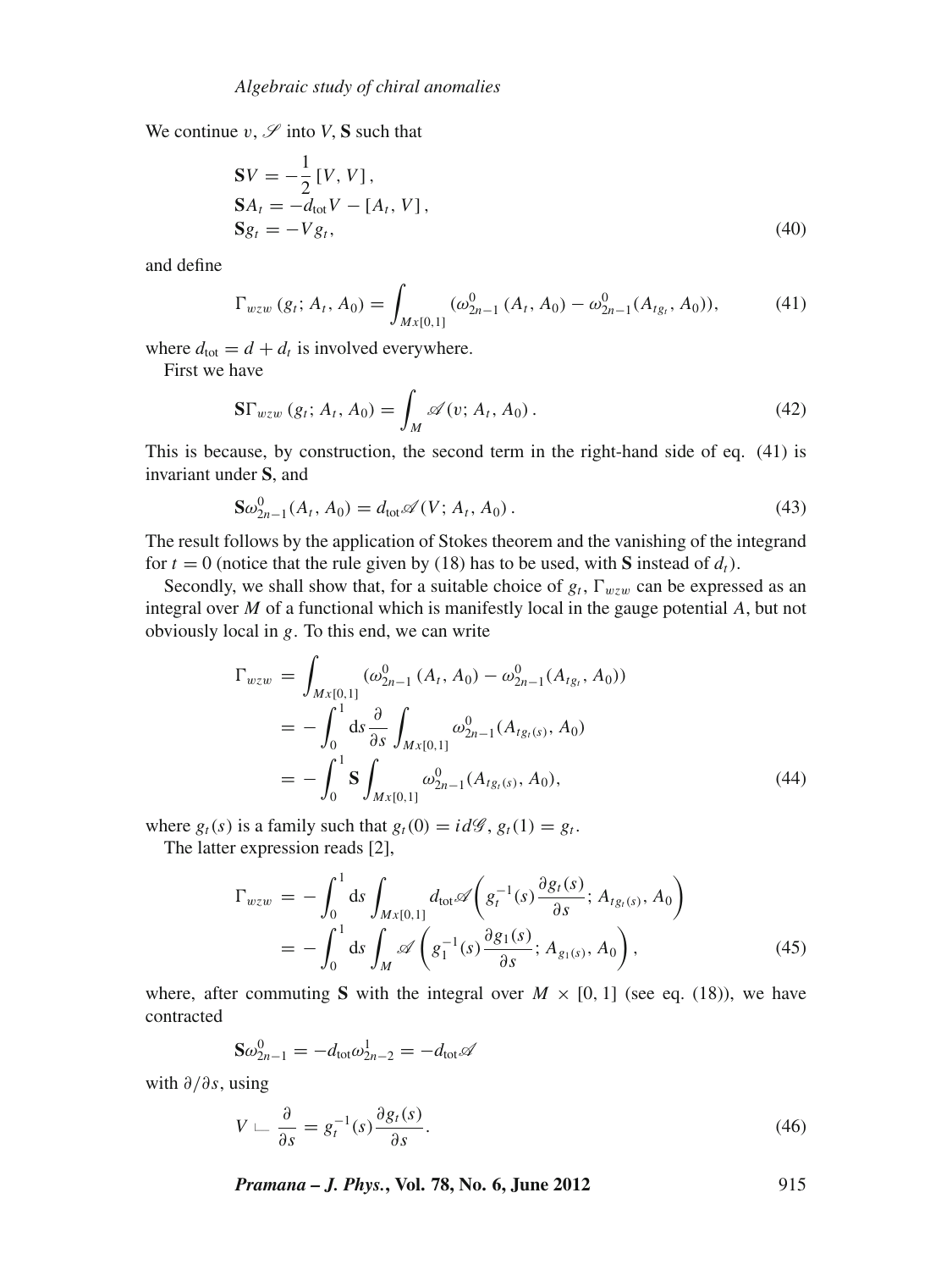Taking advantage of the exponentiability of  $\mathcal{G}_0$ , we may, for instance, choose

$$
g_t(s) = e^{s\xi \phi(t)}, \quad \varphi(0) = 0, \quad \varphi(1) = 1
$$
 (47)

with  $\xi \in \text{Lie } \mathscr{G}$ .

Now,  $\Gamma_{wzw}$  as given by eq. (44) can be split into two parts [7,22–26]: a purely mesonic part

$$
\tilde{\Gamma}_w = -\int_{Mx[0,1]} \omega_{2n-1}^0(A_{0g_t}, A_0) \n= -\int_0^1 ds \int_M \mathscr{A}\left(g_1^{-1}(s) \frac{\partial g_1(s)}{\partial s}, A_{0g_1(s)}, A_0\right)
$$
\n(48)

and a gauge field part

$$
\Gamma_A = -\int_{Mx[0,1]} \omega_{2n-1}^0(A_{tg_t}, A_0) + \omega_{2n-1}^0(A_0, A_{0g_t}) + \omega_{2n-1}^0(A_{0g_t}, A_{tg_t}), \tag{49}
$$

where we have used the gauge invariance of  $\omega_{2n-1}^0$ . After using the 'triangle formula' and Stokes theorem we get

$$
\Gamma_A = \int_M \chi(A_g, A_{0g}, A_0). \tag{50}
$$

To sum up

$$
\Gamma_{wzw} = -\int_0^1 ds \int_M \mathscr{A}(\xi, A_{0g(s)}, A_0) + \int_M \chi(A_g, A_{0g}, A_0), \tag{51}
$$

where  $\chi$  is given by eq. (25), and

$$
g(s) \equiv g_1(s) = e^{s\xi}, \quad g = e^{\xi}.
$$
 (52)

It is easy to see that the change of  $\Gamma_{wzw}$  under a change of the background field from  $A_0^1$  to  $A_0^2$  is given by

$$
\Gamma_{wzw}(g; A, A_0^2) - \Gamma_{wzw}(g; A, A_0^1) = \int_M (\chi(A, A_0^2, A_0^1) - \chi(A_g, A_0^2, A_0^1)).
$$
\n(53)

Finally, let us point out that in this section we have been very careful to distinguish between *A*, *g*,  $\mathscr S$  and *v* and their corresponding continuations into  $M \times [0, 1]$  which we wrote  $A_t$ ,  $g_t$ , **S** and *V*. In the next section, to keep the notation from becoming too heavy, we shall always write  $A$ ,  $g$ ,  $\mathscr S$  and  $v$ , considering the  $t$ -dependence implicit when necessary.

#### **4. The covariant Bardeen vertex anomaly**

(This is not to be confused with the covariant current anomalies [13], which can be derived from the present formulae (see also [19])). Assume [7,12] there is a subgroup *K* of *G* with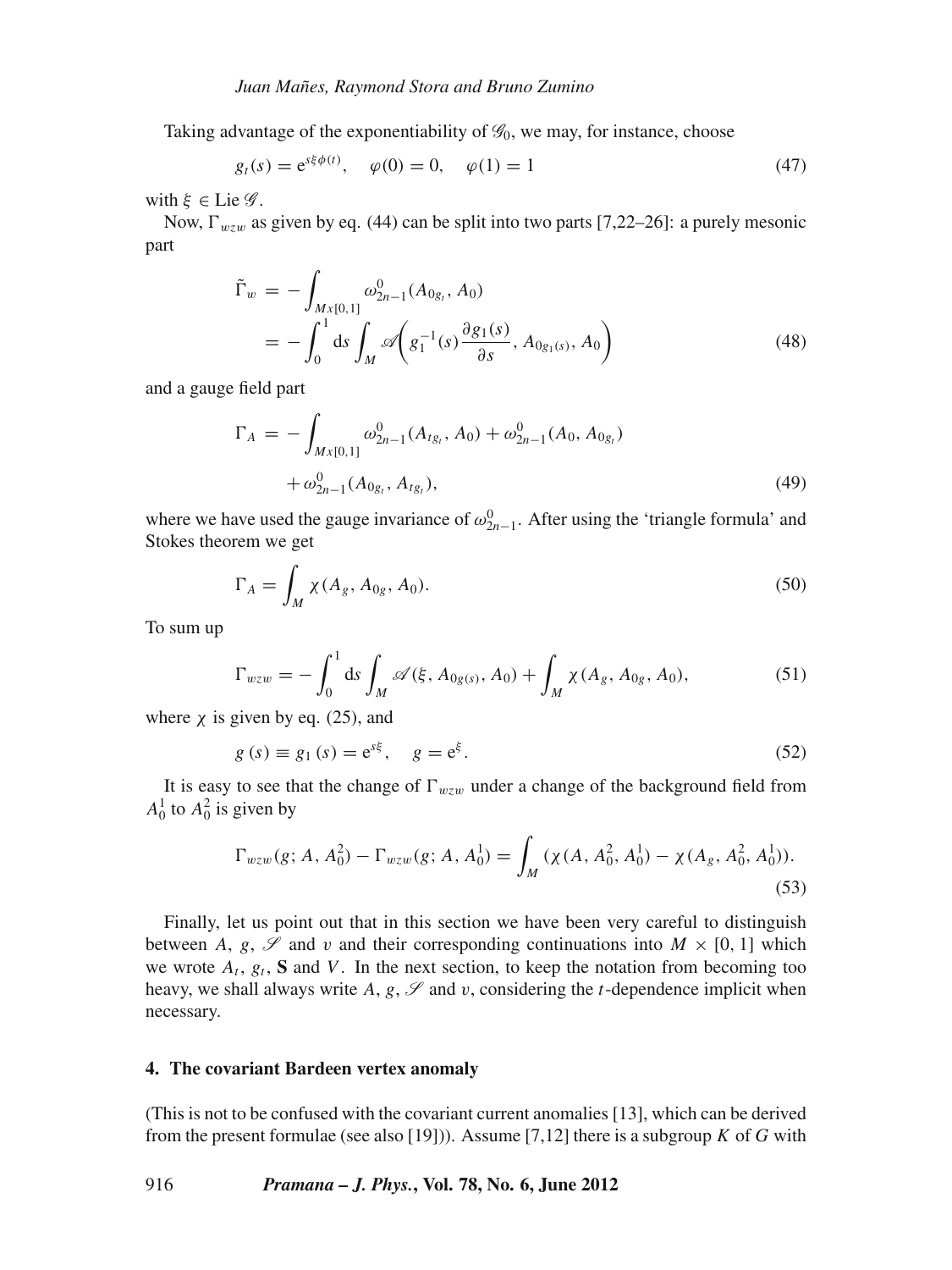#### *Algebraic study of chiral anomalies*

the property that the invariant symmetric polynomial *P* vanishes when its arguments are restricted to Lie K, and that  $P(M, G)$  is reducible to K (e.g., its transition functions may be chosen to lie in  $K$ ), so that  $A_0$  may be chosen to belong to Lie  $K$ . Then, we may decompose *A* and v along Lie *K* and an invariantly defined orthogonal complement  $(Lie K<sub>⊥</sub>)$ 

$$
A = A_K + A_{\perp}, \quad A_K, v_K \in \text{Lie } K,
$$
  

$$
v = v_K + v_{\perp}, \quad A_{\perp}, v_{\perp} \in (\text{Lie } K)_{\perp}.
$$
 (54)

The anomaly  $\mathscr{A}(v; A, A_0)$  as it stands does not vanish along *K*; there, it reduces to  $\mathscr{A}(v_K; A, A_0)$ , where *A* does not belong to Lie *K*.

Define the Bardeen (local) counterterm

$$
\Gamma_B(A, A_0) = -\int_{Mx[0,1]} (\omega_{2n-1}^0(A, A_0) + \omega_{2n-1}^0(A_0, A_K) + \omega_{2n-1}^0(A_K, A))
$$
  
= 
$$
\int_M \chi(A, A_K, A_0).
$$
 (55)

The first term cancels the canonical anomaly. The second term is identically zero, since its arguments are both in Lie *K*. The covariant anomaly  $\mathscr{A}_{cov}(v; A_K, A_\perp, A_0)$  is thus given by

$$
\mathscr{S}\omega_{2n-1}^{0}(A, A_K) = -\mathrm{d}\mathscr{A}_{\text{cov}}(v; A_K, A_\perp),\tag{56}
$$

and clearly does not depend anymore on *A*0.

We use the family

$$
A_t = t(A + v) + (1 - t) (A_K + v_K) = A_K + v_K + t(A_{\perp} + v_{\perp}), \tag{57}
$$

so that the homotopy formula yields

$$
P(\mathcal{F}^{n}(A + v)) - P(\mathcal{F}^{n}(A_{K} + v_{K}))
$$
  
=  $P(\mathcal{F}^{n}(A))$   
=  $n(d + \mathcal{S}) \int_{0}^{1} dt P(A_{\perp} + v_{\perp}, \mathcal{F}^{n-1}(A_{t}))$   
=  $(d + \mathcal{S})\omega_{2n-1}(A + v, A_{K} + v_{K})$  (58)

with

$$
\mathcal{F}(A_t) = (d + \mathcal{S})A_t + \frac{1}{2}[A_t, A_t]
$$
  
=  $F(A_K + tA_{\perp}) + t^2[A_{\perp}, v_{\perp}]$   
-  $t[A_{\perp}, v_{\perp}]_{\perp} - [A_{\perp}, v_{\perp}]_K + O(v^2)$ . (59)

This expression for  $\mathcal{F}(A_t)$  is obtained by using

$$
\mathscr{S}A_{K} = -\mathbf{d}v_{K} - [A_{K}, v_{K}] - [A_{\perp}, v_{\perp}]_{K},
$$
  
\n
$$
\mathscr{S}A_{\perp} = -\mathbf{d}v_{\perp} - [A_{K}, v_{\perp}] - [A_{\perp}, v_{K}] - [A_{\perp}, v_{\perp}]_{\perp},
$$
  
\n
$$
\mathscr{S}v_{K} = -\frac{1}{2} [v_{K}, v_{K}] - \frac{1}{2} [v_{\perp}, v_{\perp}]_{K},
$$
  
\n
$$
\mathscr{S}v_{\perp} = -[v_{K}, v_{\perp}] - \frac{1}{2} [v_{\perp}, v_{\perp}]_{\perp}.
$$
\n(60)

*Pramana – J. Phys.***, Vol. 78, No. 6, June 2012** 917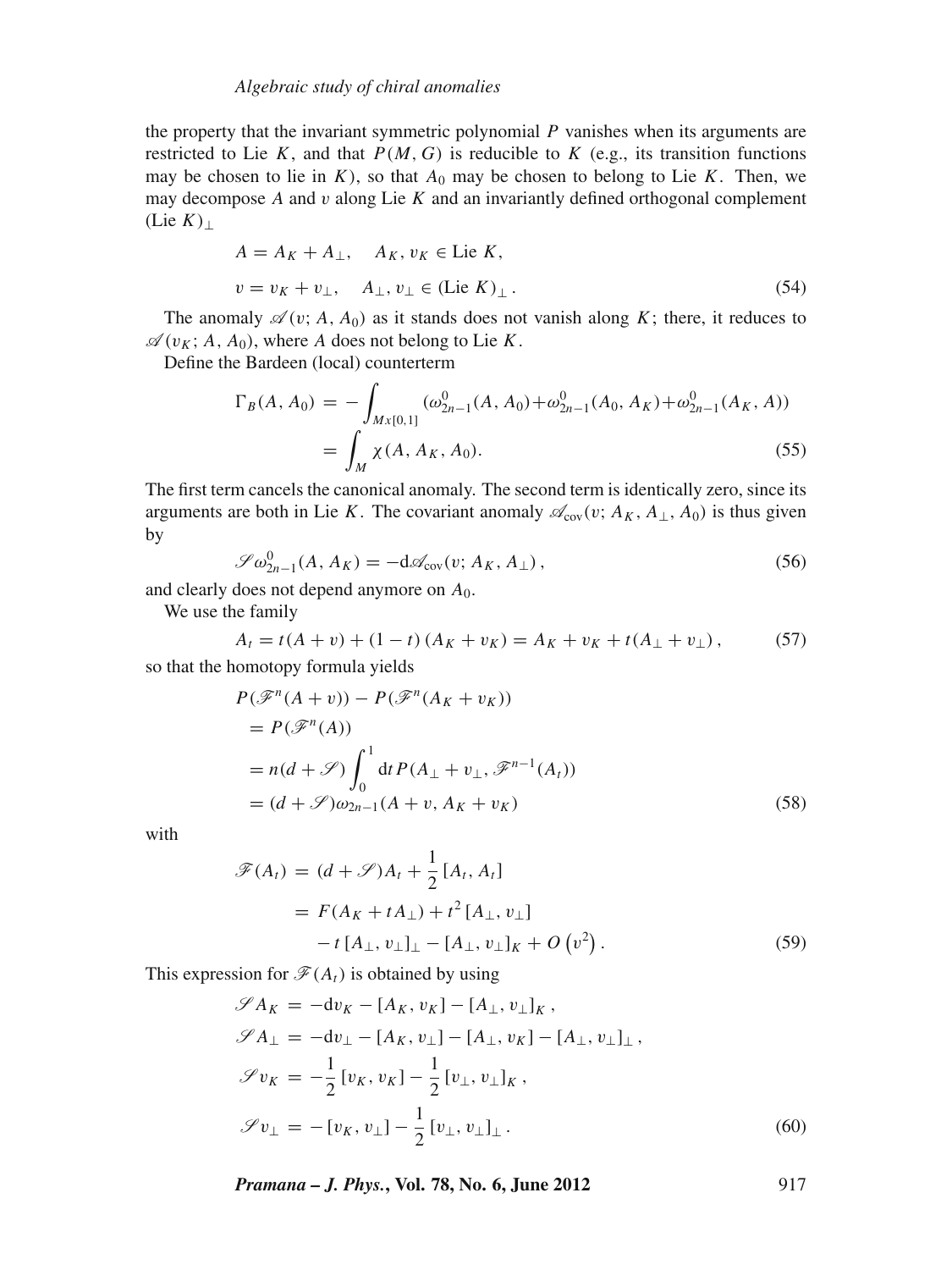Collecting the linear terms in eq. (58) yields

$$
\mathscr{A}_{cov}(v; A_K, A_\perp)
$$
\n
$$
= n \int_0^1 dt P(v_\perp, F^{n-1}(A_K + t A_\perp))
$$
\n
$$
+ n(n-1) \int_0^1 dt P(A_\perp, t^2[A_\perp, v_\perp] - t[A_\perp, v_\perp]_\perp
$$
\n
$$
- [A_\perp, v_\perp]_K, F^{n-2}(A_K + t A_\perp)), \tag{61}
$$

which for  $A_{\perp} = 0$  reduces to the well-known result

$$
\mathscr{A}_{\text{cov}}(v; A_K, 0) = n P(v_\perp, F^{n-1}(A_K)).
$$
\n(62)

Remark, as a check, that the  $v_K$  dependence has disappeared as it should, i.e.,

$$
\mathcal{A}_{\text{cov}}(v_K; A_K, A_\perp) = 0. \tag{63}
$$

Although the anomaly does not depend on the background field,  $\Gamma_B$  does, and it is clear that its variation is given by

$$
\Gamma_B(A, A_0^2) - \Gamma_B(A, A_0^1) = -\int_M \chi(A, A_0^2, A_0^1). \tag{64}
$$

It is also possible to obtain a new expression  $\bar{\Gamma}_{wzw}$  for the WZW action which gives the covariant form of the anomaly and is expressible in terms of  $\hat{g} \in \mathcal{G}/\mathcal{K}$ . By eq. (56), a functional which gives the anomaly directly in the covariant form is:

$$
\bar{\Gamma}_{wzw} (g; A) = \int_{Mx[0,1]} (\omega_{2n-1}^0 (A, A_K) - \omega_{2n-1}^0 (A_g, A_{gK})).
$$
 (65)

We consider  $g \in \mathscr{G}$  decomposed in the following way:

$$
g = \hat{g}k, \quad \hat{g} \in \mathcal{G}/\mathcal{K}, \quad k \in \mathcal{K}.
$$

Since by (56) and (63)  $\omega_{2n-1}^0(A, A_K)$  is invariant under gauge transformations  $k \in \mathcal{K}$  (or at least under  $k \in \mathcal{K}_0$ , we have the following identity:

$$
\omega_{2n-1}^0(A_g, A_{gK}) = \omega_{2n-1}^0(A_{\hat{g}}, A_{\hat{g}K}),
$$
\n(67)

and therefore

$$
\bar{\Gamma}_{wzw}(g;A) = \bar{\Gamma}_{wzw}(\hat{g};A),\tag{68}
$$

i.e.,  $\bar{\Gamma}_{wzw}$  depends on  $\hat{g}$  alone. By using the 'triangle formula' it is easy to get the following expression for  $\bar{\Gamma}_{wzw}$  in terms of the more conventional  $\Gamma_{wzw}$ :

$$
\bar{\Gamma}_{wzw}(\hat{g};A) = \Gamma_{wzw}(\hat{g};A,A_0) + \Gamma_B(A,A_0) - \Gamma_B(A_{\hat{g}},A_0),
$$
\n(69)

where  $\Gamma_{wzw}(\hat{g}; A, A_0)$  is given by eq. (51). Notice that under a change in the background field, the variation of  $\Gamma_{wzw}$  is cancelled by the variation of the counterterms (eqs (53) and (64)) as it should be, since by definition  $\overline{\Gamma}_{wzw}(g;A)$  is intrinsically independent of  $A_0$ . It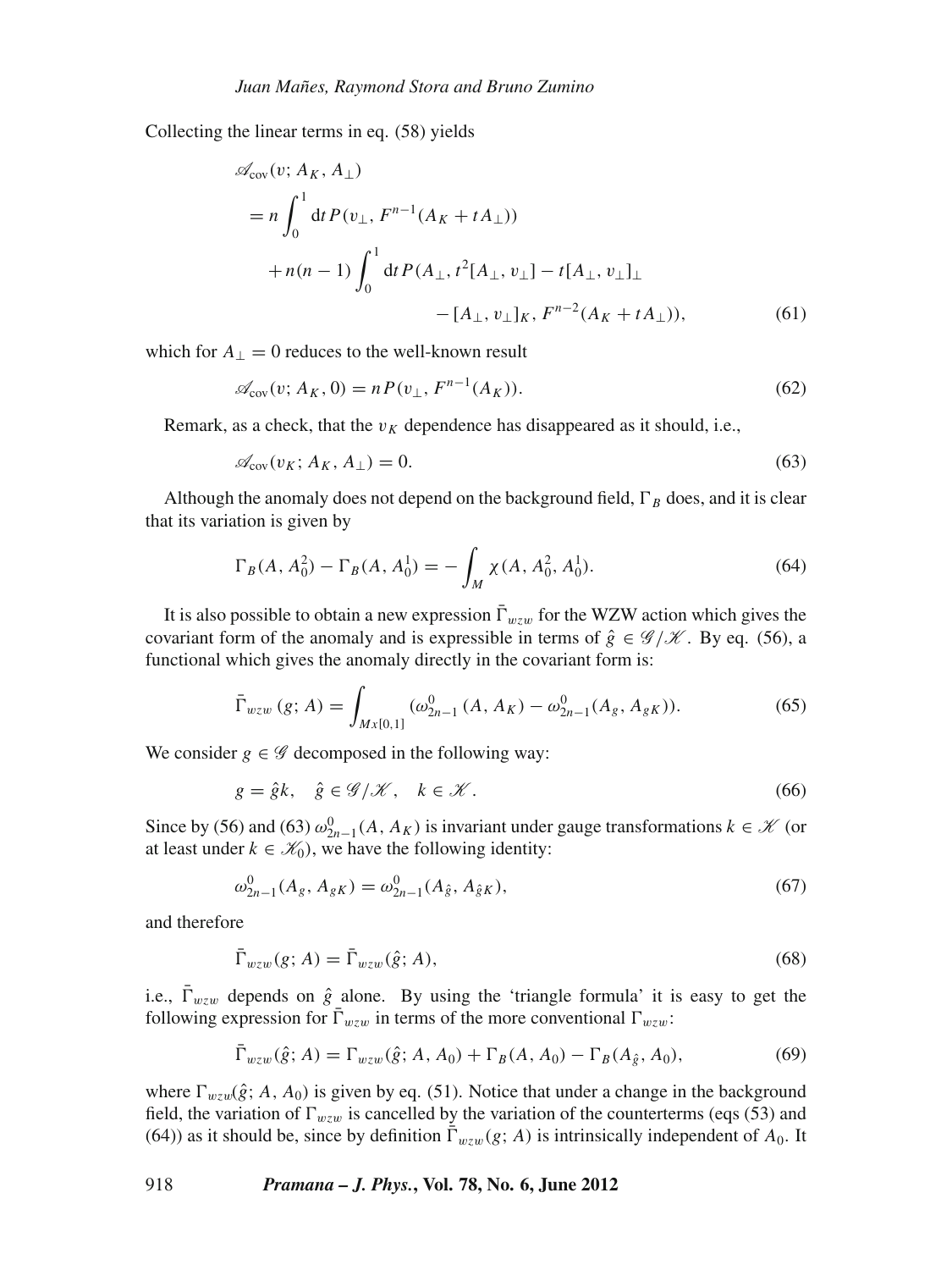is only to get an expression local in *A* and globally defined on a non-trivial  $P(M, G)$  that we are forced to introduce the background field in the right-hand side of eq. (69).

It should be noticed that the variation of  $\hat{g}$  under a gauge transformation (i.e.,  $\mathscr{L}\hat{g}$ ) depends on the particular way the decomposition of eq. (66) is defined.

The most popular application [2,7,22–26] of this formalism is when  $G = G_R \times G_L$ . In this case the following notation is used:

$$
(g_R, g_L) \in \mathcal{G} = \mathcal{G}_R \times \mathcal{G}_L, \quad (g, g) \in \mathcal{K} = \text{diag}\,\mathcal{G},
$$
  
\n
$$
A = (A_R, A_L), \quad A_R = \mathbf{V} + \mathbf{A}, \quad A_L = \mathbf{V} - \mathbf{A},
$$
  
\n
$$
A_K = (\mathbf{V}, \mathbf{V}), \quad A_\perp = (\mathbf{A}, -\mathbf{A}),
$$
  
\n
$$
v_R = v_V + v_A, \quad v_L = v_V - v_A,
$$
  
\n
$$
v_K = (v_V, v_V), \quad v_\perp = (v_A, -v_A),
$$
  
\n
$$
P(F^n(A)) \equiv P(F^n(A_R)) - P(F^n(A_L)).
$$
\n(70)

In this case the covariant vertex anomaly is given by specializing eq. (61), with the result

$$
\mathscr{A}_{\text{cov}}^{\text{chiral}}(v_A; \mathbf{V}, \mathbf{A})
$$
\n
$$
= n \int_0^1 \mathrm{d}t P(v_A, F^{n-1}(\mathbf{V} + t\mathbf{A}))
$$
\n
$$
+ n (n - 1) \int_0^1 \mathrm{d}t P(\mathbf{A}, (t^2 - 1) [\mathbf{A}, v_A], F^{n-2}(\mathbf{V} + t\mathbf{A}))
$$
\n
$$
- (v_A \to -v_A, \mathbf{A} \to -\mathbf{A}), \qquad (71)
$$

which for  $A = 0$  reduces to

$$
\mathcal{A}_{\text{cov}}^{\text{chiral}}\left(v_A; \mathbf{V}, 0\right) = 2n P(v_A, F^{n-1}\left(\mathbf{V}\right)).\tag{72}
$$

However, one may get a shorter formula for the full anomaly by choosing, instead of

$$
\Gamma_B = -\int_{Mx[0,1]} (\omega_{2n-1}^0(A_R, A_0) - \omega_{2n-1}^0(A_L, A_0) + \omega_{2n-1}^0(\mathbf{V}, A_R) - \omega_{2n-1}^0(\mathbf{V}, A_L)), \tag{73}
$$

the following expression:

$$
\Gamma'_{B} = -\int_{Mx[0,1]} (\omega_{2n-1}^{0}(A_R, A_0) + \omega_{2n-1}^{0}(A_0, A_L) + \omega_{2n-1}^{0}(A_L, A_R))
$$
  
= 
$$
\int_{M} \chi(A_L, A_R, A_0),
$$
 (74)

which differs from  $\Gamma_B$  by

$$
\Gamma_B - \Gamma'_B = -\int_{Mx[0,1]} (\omega_{2n-1}^0(\mathbf{V}, A_R) + \omega_{2n-1}^0(A_R, A_L) + \omega_{2n-1}^0(A_L, \mathbf{V})
$$
  
= 
$$
\int_M \chi(A_L, A_R, \mathbf{V}).
$$
 (75)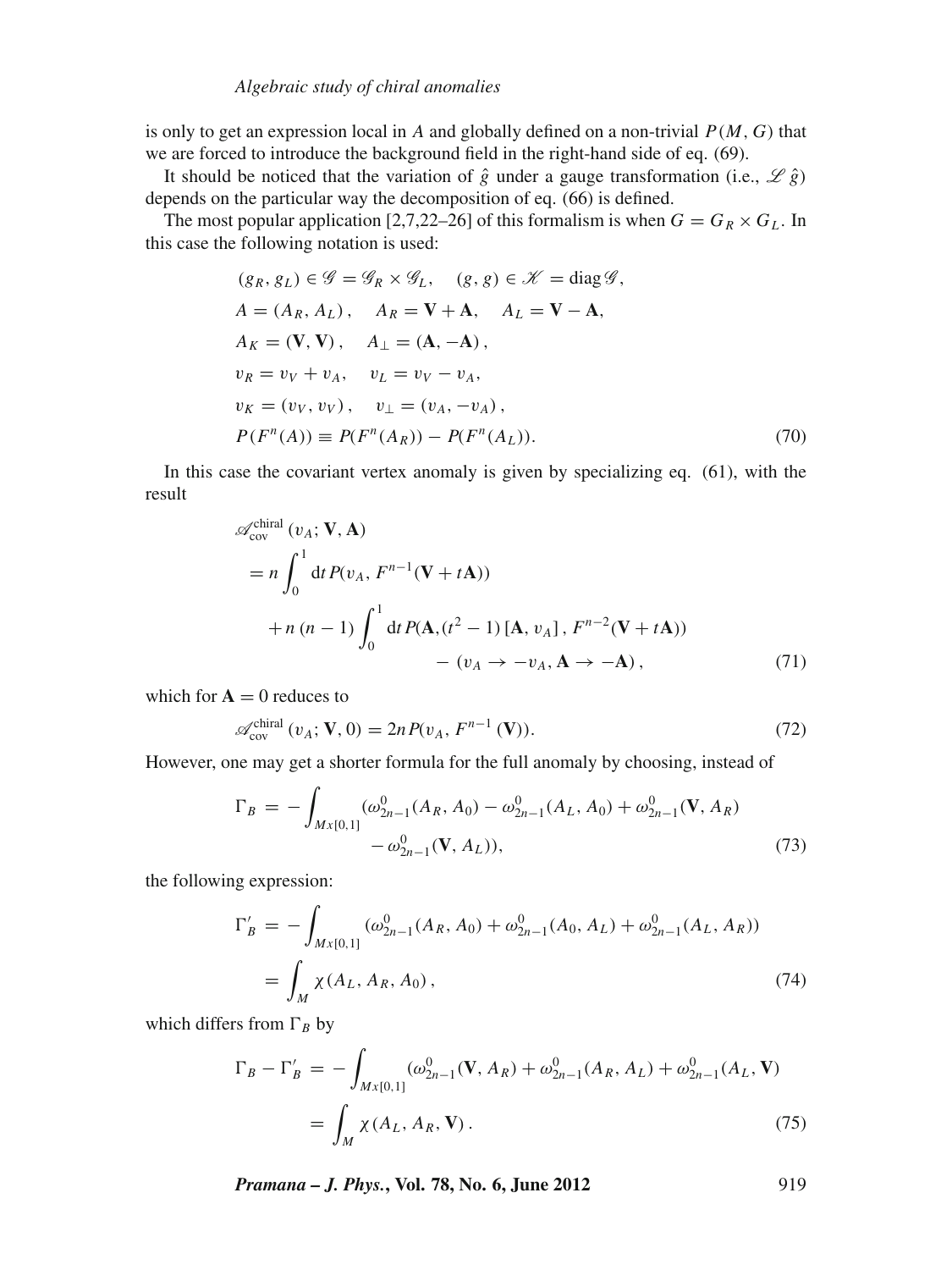Then, the new covariant anomaly satisfies

$$
\mathscr{S}\omega_{2n-1}^{0}\left(A_{R}, A_{L}\right) = -\mathrm{d}\mathscr{A}_{\text{cov}}^{\text{chiral}}\left(v_{A}; \mathbf{V}, \mathbf{A}\right),\tag{76}
$$

and is obtained from the identity

$$
P(F(A_R)) - P(F(A_L))
$$
  
=  $n(d + \mathscr{S}) \int_0^1 dt P(A_R + v_R - A_L - v_L, \mathscr{F}^{n-1}(A_t))$   
=  $(d + \mathscr{S}) \omega_{2n-1}^0 (A_R + v_R, A_L + v_L),$  (77)

where now:

$$
A_{t} = t (A_{R} + v_{R}) + (1 - t) (A_{L} + v_{L}),
$$
  
\n
$$
\mathcal{F}_{t} = (d + \mathcal{S}) A_{t} + \frac{1}{2} [A_{t}, A_{t}]
$$
  
\n
$$
= F(t A_{R} + (1 - t) A_{L}) + 4t(t - 1) [A, v_{A}] + O(v^{2})
$$
  
\n
$$
= F(\mathbf{V} - (1 - 2t) \mathbf{A}) + 4t(t - 1) [A, v_{A}] + O(v^{2}).
$$
\n(78)

Picking the term linear in  $v$  in the right-hand side of eq. (77) yields the wanted form of the anomaly

$$
\mathscr{A}_{cov}^{\text{chiral}}(v_A; \mathbf{V}, \mathbf{A})
$$
  
=  $2n \int_0^1 dt P(v_A, F_t^{n-1})$   
+  $8n(n-1) \int_0^1 dt P(\mathbf{A}, t (t-1) [\mathbf{A}, v_A], F_t^{n-2}),$  (79)

where

$$
F_t \equiv F(\mathbf{V} - (1 - 2t)\,\mathbf{A})\,.
$$

As before

$$
\mathcal{A}_{\text{cov}}^{\prime \text{chiral}}\left(v_A; \mathbf{V}, 0\right) = 2n P(v_A, F^{n-1}\left(\mathbf{V}\right)).\tag{80}
$$

Equation (69) with either  $\Gamma_B$  or  $\Gamma'_B$  can be used to construct a WZW action which depends only on  $\hat{g} \in \mathscr{G}_R \times \mathscr{G}_L / \text{diag } \mathscr{G}$ . A possible decomposition of *g* is [24]

$$
(g_R, g_L) = (e, g_L g_R^{-1}) (g_R, g_R),
$$
  
\n
$$
\hat{g} \equiv (e, g_L g_R^{-1}) \in \mathcal{G}_R \times \mathcal{G}_L / \text{diag } \mathcal{G}.
$$
\n(81)

From (35), we know how  $g_R$  and  $g_L$  transform:

$$
\mathscr{S}g_R = -v_R g_R, \quad \mathscr{S}g_L = -v_L g_L,\tag{82}
$$

and if we define  $U = g_L g_R^{-1}$ , we obtain immediately the action of  $\mathscr S$  on  $\hat g$ 

$$
\mathcal{J}U = \mathcal{S}\left(g_L g_R^{-1}\right) = \mathcal{S}g_L g_R^{-1} + g_L \mathcal{L} g_R^{-1}
$$

$$
= -v_L g_L g_R^{-1} + g_L g_R^{-1} v_R = -v_L U + U v_R. \tag{83}
$$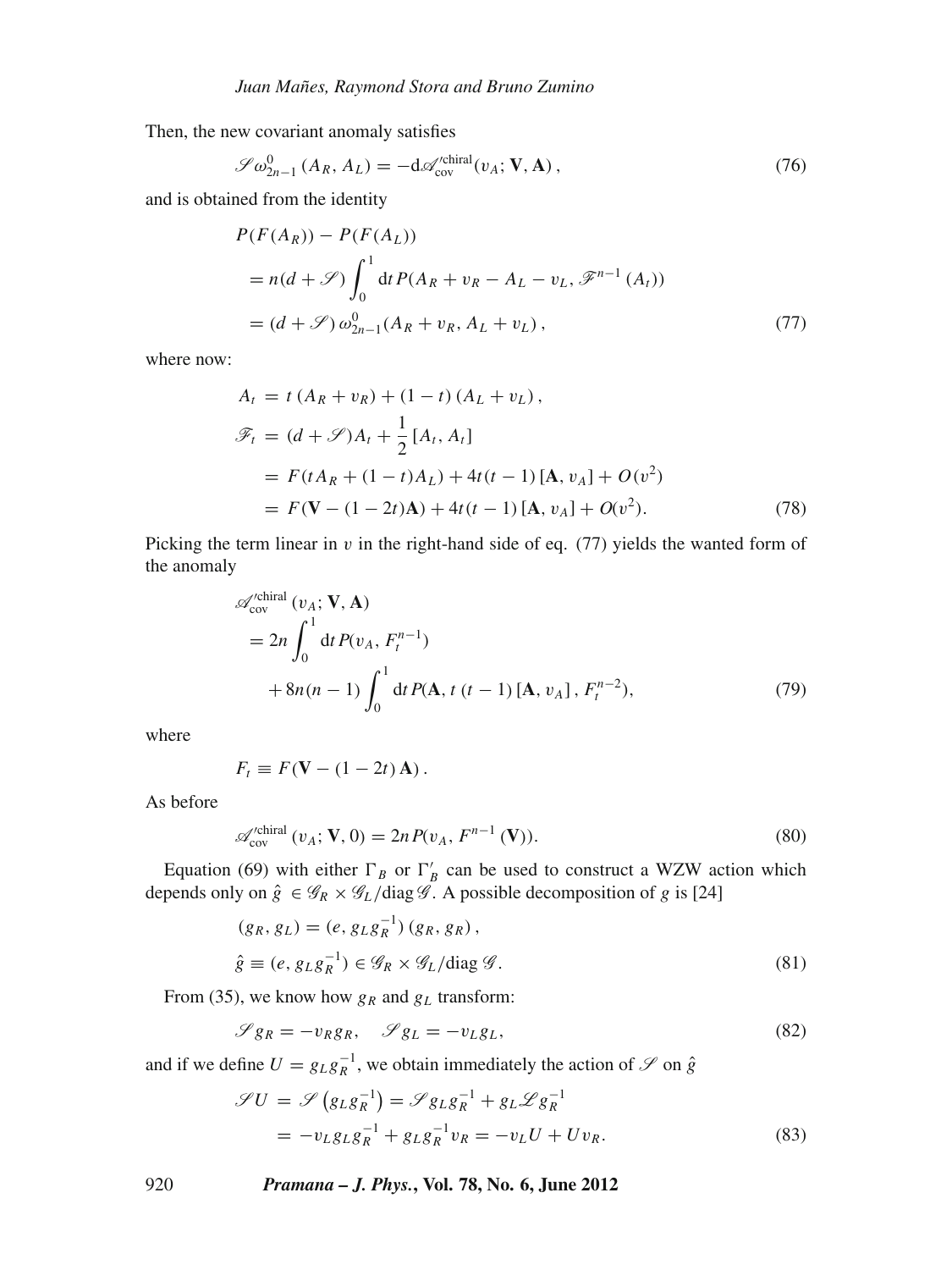## **Appendix**

Here we consider the problem of defining the action of  $\ell_t$  on the algebra of polynomials generated by a particular set of forms  $A_t$ ,  $F_t$ ,.... This is applied to polynomials in  ${A(x, \lambda), F(x, \lambda), v, dv}$ , where v is the geometric Faddeev–Popov ghost and

$$
A(x, \lambda) = g^{-1}A(x)g + g^{-1}dg, \quad g = g(x, \lambda),
$$
  
\n
$$
A(x, \lambda) = dA(x, \lambda) + \frac{1}{2}[A(x, \lambda), A(x, \lambda)] = g^{-1}F(x)g,
$$
\n(A.1)

and the meaning of the resulting extended Cartan homotopy formula is exhibited.

In general, given a family of connections  $A_t$  with curvatures  $F_t$ , we want to extend the algebra of polynomials  $P(A_t, F_t)$  with values, e.g., in the enveloping algebra  $\varepsilon$ (Lie *G*) of the relevant Lie algebra in such a way that it becomes stable by applications of *d* (exterior derivative with respect to base space),  $d_t$  (exterior derivative with respect to parameter space) and  $\ell_t$ , a homotopy derivation which increases the degree in dt by one and decreases the degree in  $dx$  ( $x \in base$  space) by one, such that

$$
\ell_t d - d\ell_t = d_t,
$$
  
\n
$$
\ell_t d_t - d_t \ell_t = 0,
$$
  
\n
$$
d d_t + d_t d = 0.
$$
\n(A.2)

So, we need in general the generators in table 1.

Notice that the generator of degrees (3, 0) in (d*x*, d*t*) is not independent, since by the Bianchi identity we have  $dF_t = F_t A_t - A_t F_t$ . Similarly, the generator of degrees (0, 3) can be written as

$$
\frac{1}{2}\ell_t^2 d_t F_t = (\ell_t d_t A_t) (\ell_t A_t) - (\ell_t A_t) (\ell_t d_t A_t).
$$
\n(A.3)

Also, the following generators are identically zero (they would have a negative degree in d*t*)

$$
\ell_t^2 A_t = \ell_t^2 d_t A_t = \ell_t^3 F_t = 0.
$$
\n(A.4)

| ۰,<br>۰.<br>×<br>v |  |
|--------------------|--|
|--------------------|--|

| $d_t$ -deg | $d$ -deg                           |                                        |           |
|------------|------------------------------------|----------------------------------------|-----------|
|            | 0                                  | 1                                      | 2         |
| $\Omega$   |                                    | $A_t$                                  | $F_t$     |
| 1          | $\ell_t A_t$                       | $d_t A_t$<br>$\ell$ <sub>t</sub> $F_t$ | $d_t F_t$ |
| 2          | $\ell_t d_t A_t$<br>$\ell_t^2 F_t$ | $\ell_t d_t F_t$                       |           |

*Pramana – J. Phys.***, Vol. 78, No. 6, June 2012** 921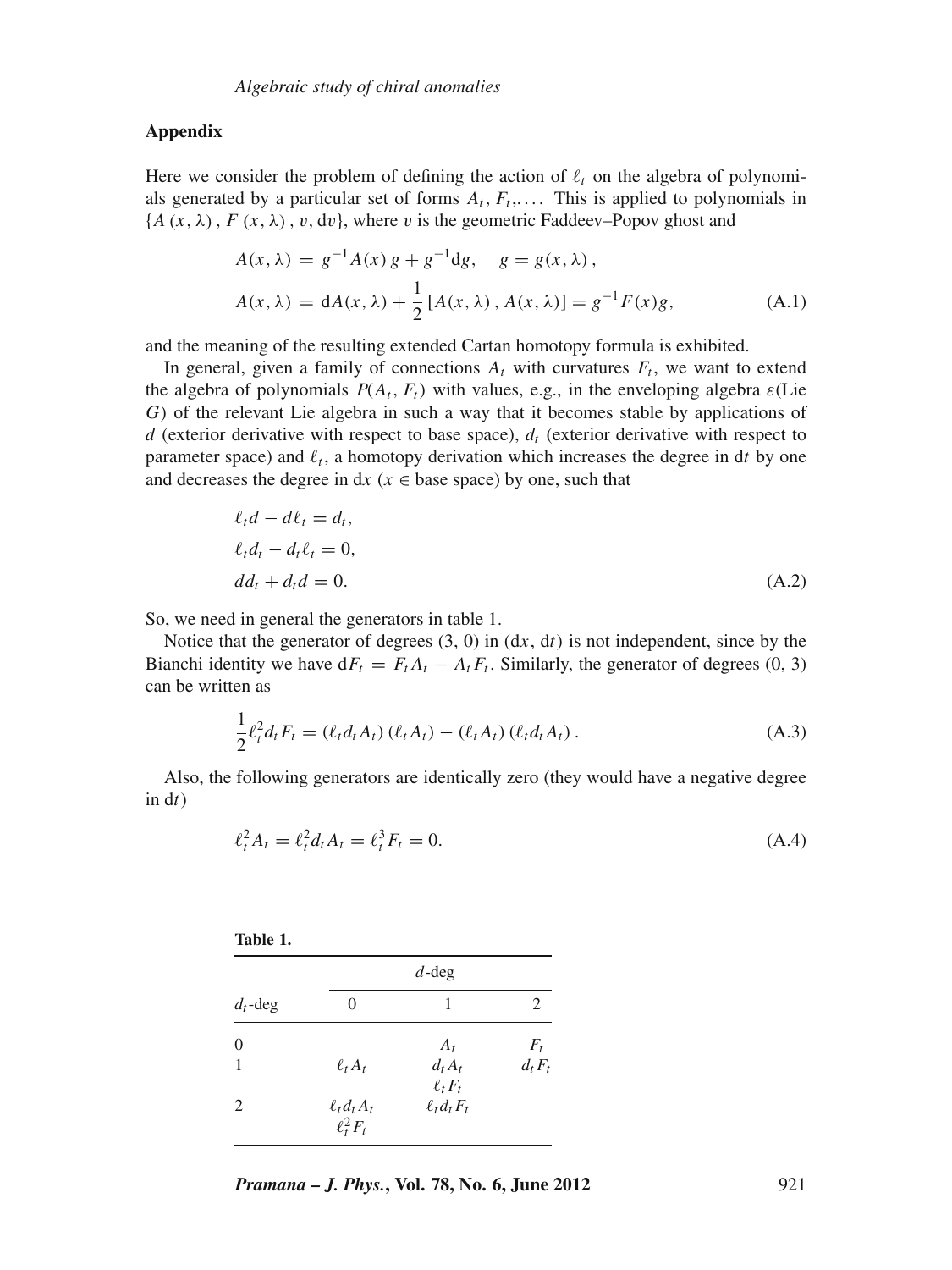Now we may subject the free algebra generated by elements in the table to relations consistent with eq. (A.2). We consider two examples:

(1) Impose the relations

$$
\ell_t F_t = d_t A_t, \qquad \ell_t A_t = \ell_t d_t A_t = \ell_t^2 F_t = \ell_t d_t F_t = 0. \tag{A.5}
$$

Only  $A_t$ ,  $F_t$ ,  $d_t A_t$  and  $d_t F_t$  remain as independent generators. This is the case considered in eq. (12).

(2) Introduce a new form  $v_t$  of degrees (0, 1) in  $(dx, dt)$  and impose the following relations:

$$
\ell_t A_t = v_t, \qquad \ell_t F_t = \ell_t v_t = 0. \tag{A.6}
$$

From  $\ell_t F_t = 0$  we get

$$
0 = \ell_t F_t = \ell_t dA_t + \ell_t A_t^2
$$
  
=  $(d\ell_t + d_t)A_t + (\ell_t A_t)A_t + A_t(\ell_t A_t)$   
=  $dv_t + d_t A_t + [v_t, A_t].$ 

This defines  $d_t A_t$  as

$$
d_t A_t = -d v_t - [v_t, A_t].
$$
 (A.7)

From  $\ell_t^2 F_t = 0$  we get in a similar way

 $0 = \ell_t^2 F_t = 2d_t v_t + [v_t, v_t],$ 

which defines  $d_t v_t$  as

$$
d_t v_t = -\frac{1}{2} [v_t, v_t].
$$
\n(A.8)

In this case the remaining independent generators are  $\{A_t, F_t, v_t, dv_t\}$ . From  $(A.7)$ and  $(A.8)$  it is clear that we can identify  $v_t$  with the geometric Faddeev–Popov ghost  $v, d_t$  with  $\mathscr S$  and  $A_t$  with  $A(x, \lambda)$  as given by (A.1). Therefore, we define the action of  $\ell_{\lambda}$  on polynomials in { $A(x, \lambda)$ ,  $F(x, \lambda)$ ,  $v$ , dv} by

$$
\ell_{\lambda} A = v,
$$
  
\n
$$
\ell_{\lambda} F = \ell_{\lambda} v = 0,
$$
  
\n
$$
\ell_{\lambda} dv = (d\ell_{\lambda} + \mathscr{S}) v = \mathscr{S} v = -\frac{1}{2} [v, v].
$$
  
\n(A.9)

We shall now write the extended Cartan homotopy formula for  $\mathcal Q$  given by

$$
\mathcal{Q} \equiv \omega_{2n-1}^0(A, A_0), \quad d\omega_{2n-1}^0 = P(F^n(A)) - P(F^n(A_0)), \tag{A.10}
$$

where *P* is an invariant symmetric polynomial, i.e.,

$$
dP = \mathcal{S}P = 0. \tag{A.11}
$$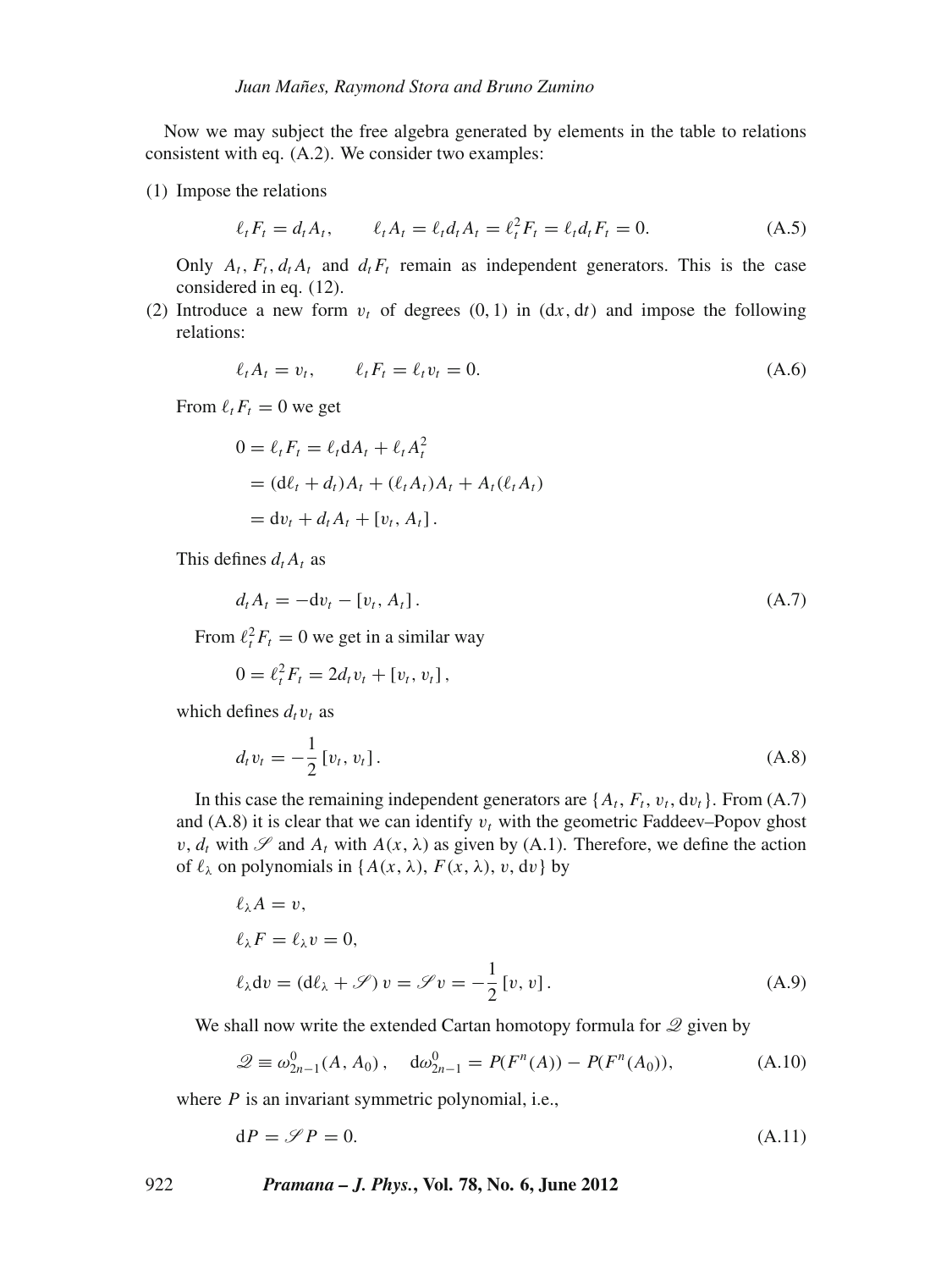In this case eq. (16) becomes

$$
\mathscr{S}\frac{\ell_{\lambda}^{p}}{p!}\omega_{2n-1}^{0} = -d\left(\frac{\ell_{\lambda}^{p+1}}{(p+1)!}\omega_{2n-1}^{0}\right),\tag{A.12}
$$

since by eq. (A.9)  $\ell_{\lambda}P = 0$ .

This coincides with the ordinary descent eq. (31) if we identify

$$
\omega_{2n-1-p}^p \equiv \frac{\ell_\lambda^p}{p!} \omega_{2n-1}^0.
$$
\n(A.13)

To evaluate this expression we need, in addition to eq. (A.9), the action of  $\ell_{\lambda}$  on  $A_0$  and  $F_0$ . We set

$$
\ell_{\lambda} A_0 = \ell_{\lambda} F_0 = 0, \tag{A.14}
$$

which is consistent with  $\mathscr{S}A_0 = \mathscr{S}F_0 = 0$  and eq. (A.2). (Strictly speaking, we are considering the algebra of polynomials in  $\{A, F, A_0, F_0, v, dv\}$  with the constraints  $\ell_{\lambda}F = \ell_{\lambda}v = \ell_{\lambda}A_0 = \ell_{\lambda}F_0 = \mathscr{S}A_0 = \mathscr{S}F_0 = 0$  and  $\ell_{\lambda}A = v.$ )

It is clear that the formula for  $\hat{\omega}_{2n-1-p}^p$  given in eq. (A.13) coincides with the one obtained by expanding  $\omega_{2n-1}(A + v, A_0)$  in powers of v (eq. (30)), since  $\ell_{\lambda}$  carries *A* into  $A + v$  into itself.

The integral form (eq. (20)) of the extended Cartan homotopy formula, with (A.13) is

$$
\int_{\partial T_{p+1}} \omega_{2n-1-p}^p = (-)^p d \int_{T_{p+1}} \omega_{2n-2-p}^{p+1}.
$$
\n(A.15)

If  $T_p$  is a *p*-simplex which has as vertices the gauge group elements  $\{g_0, g_1, \ldots, g_p\}$ and we define

$$
\alpha_p(A, A_0; g_0, g_1, \dots, g_p) = \int_X \beta_p(A(x), A_0(x); g_0(x), \dots, g_p(x)),
$$
\n(A.16)

where  $\beta_p$  is the following density in *x*-space:

$$
\beta_p(A(x), A_0(x); g_0(x), g_1(x), \dots, g_p(x))
$$
  
= 
$$
\int_T \omega_{2n-1-p}^p (v; A(x), A_0(x)),
$$
 (A.17)

then  $\alpha_p$  is a *p*-cocycle in the (simplicial) gauge group cohomotogy with coboundary operator given by

$$
(\Delta \alpha_p)(A, A_0; g_0, g_1, \dots, g_p)
$$
  
= 
$$
\sum_{i=0}^{p+1} (-)^i \alpha_p(A, A_0; g_0, g_1, \dots, \hat{g}_i, \dots, g_{p+1}).
$$
 (A.18)

This can be easily checked for  $\alpha_1$ :

$$
(\Delta \alpha_1) (A, A_0; g_0, g_1, g_2)
$$
  
=  $\alpha_1 (A, A_0; g_1, g_2) - \alpha_1 (A, A_0; g_0, g_2) + \alpha_1 (A, A_0; g_0, g_1)$   
=  $\int_X \int_{\partial T_2} \omega_{2n-2}^1 = - \int_X d \int_{T_2} \omega_{2n-3}^2 = 0,$  (A.19)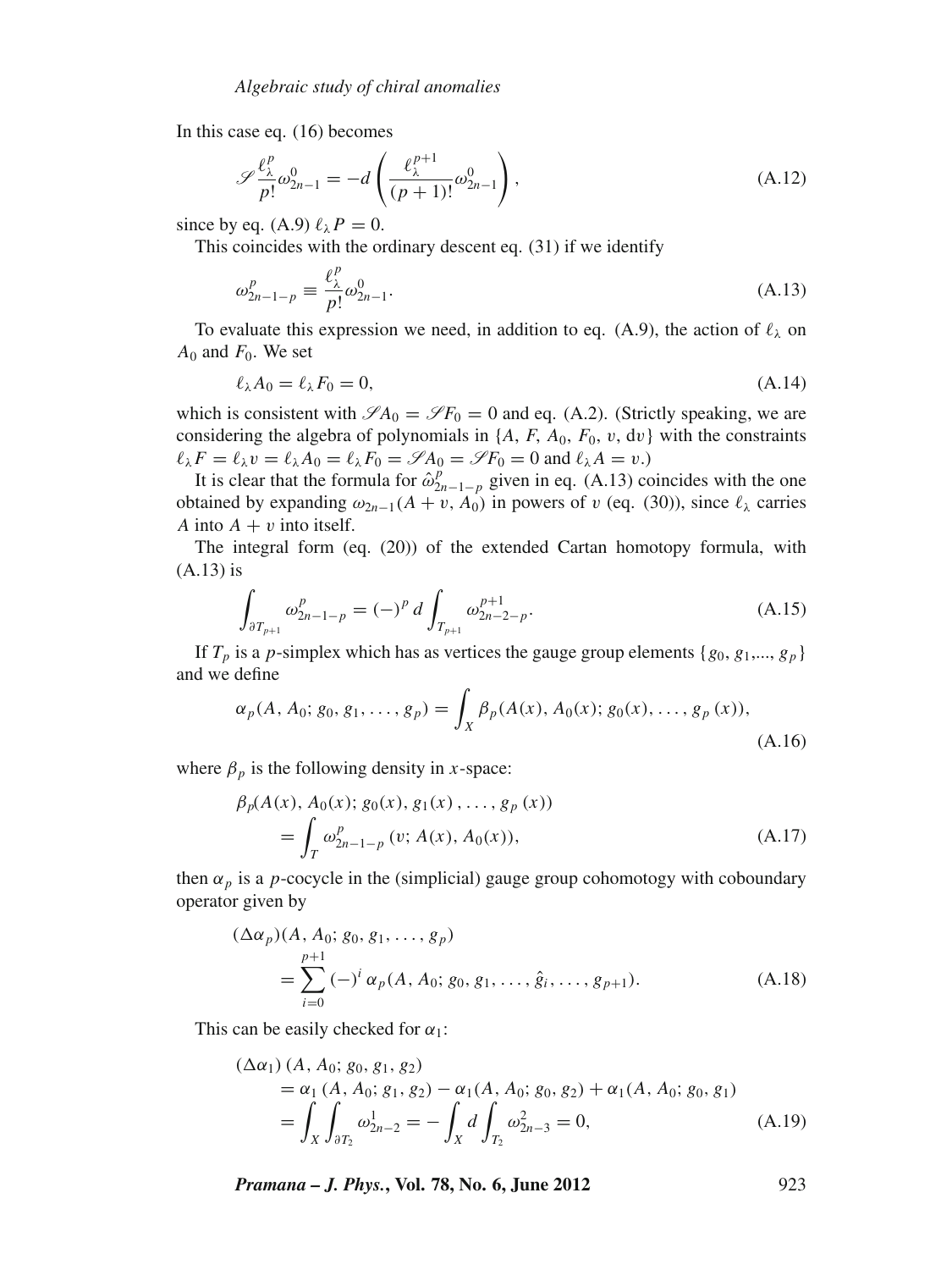where eq.  $(A.15)$  has been used in the last step. In general, eq.  $(A.15)$  can be written as

$$
\Delta \beta_p = \int_{\partial T_{p+1}} \omega_{2n-1-p}^p = (-)^p \, d\beta_{p+1},\tag{A.16}
$$

which vanishes upon integration over *x*-space. Notice that iteration of eq. (A.20) gives all the higher cocycles once  $\beta_1$  is defined. The cohomology of the gauge group and an explicit construction of its cocycles have been considered recently in [30– 32,34], whose results are recovered quite directly here.

By considering different parametrizations and different algebras of polynomials, the formalism presented at the beginning of this Appendix can be used to obtain new sets of 'descent equations' from the extended Cartan homotopy formulae (eqs (16) and (20)).

#### **Acknowledgements**

This work was supported in part by the Director, Office of Energy Research, Office of High Energy and Nuclear Physics, Division of High Energy Physics of the US Department of Energy under contract DE-AC03-76SF00098 and in part by the National Science Foundation under research grant PHY81-18547.

#### **References**

- [1] R Jackiw, Topological investigations of quantized gauge theories, in: *Relati*v*ity groups and topology II*, Les Houches Lectures 1983, edited by B S De Witt and R Stora (North-Holland, Amsterdam, 1984)
- [2] J Wess and B Zumino, *Phys. Lett.* **B37**, 95 (1971)
- [3] C Becchi, A Rouet and R Stora, *Ann. Phys.* **98**, 287 (1976)
- [4] C Becchi, A Rouet and R Stora, Gauge field models, and renormalizable models with broken symmetries, in: *Renormalization theory*, Erice Lectures 1975, edited by G Velo and A S Wightman, NATO ASI Series C23 (Reidel, Dordrecht, 1976)
- [5] C Becchi, A Rouet and R Stora, Renormalizable theories with symmetry breaking, in: *Field theory quantization and statistical physics* edited by E Tirapegui (Reidel, Dordrecht, 1981)
- [6] R Stora, Continuum gauge theories, in: *New de*v*elopments in quantum field theory and statistical mechanics*, 1976 Cargèse Lectures, edited by M Levy and P Mitter (Plenum Press, New York, 1977)
- [7] E Witten, *Nucl. Phys.* **B223**, 422 (1983) L Alvarez-Gaumé and E Witten, *Nucl. Phys.* **B234**, 269 (1984)
- [8] P Frampton, *Phys. Lett.* **B122**, 351 (1983) P Frampton and T Kephart, *Phys. Re*v*. Lett.* **50**, 1343 (1983)
- [9] B Zumino, Y S Wu and A Zee, *Nucl. Phys.* **B239**, 477 (1984)
- [10] L Bonora and P Pasti, *Phys. Lett.* **B132**, 75 (1983)
- [11] B Zumino, Chiral anomalies and differential geometry, in: *Relati*v*ity, groups and topology II*, Les Houches Lectures 1983, edited by B S De Witt and R Stora (North-Holland, Amsterdam, 1984)
- [12] R Stora, Algebraic structure and topological origin of anomalies, in: *Recent progress in gauge theories*, Cargèse Lectures 1983, edited by H Lehmann, NATO ASI Series (Plenum Press, New York, 1984)
- [13] W A Bardeen and B Zumino, *Nucl. Phys.* **B244**, 421 (1984)
- [14] M F Atiyah and I M Singer, *Proc. Natl. Acad. Sci. USA* **81**, 2597 (1984)